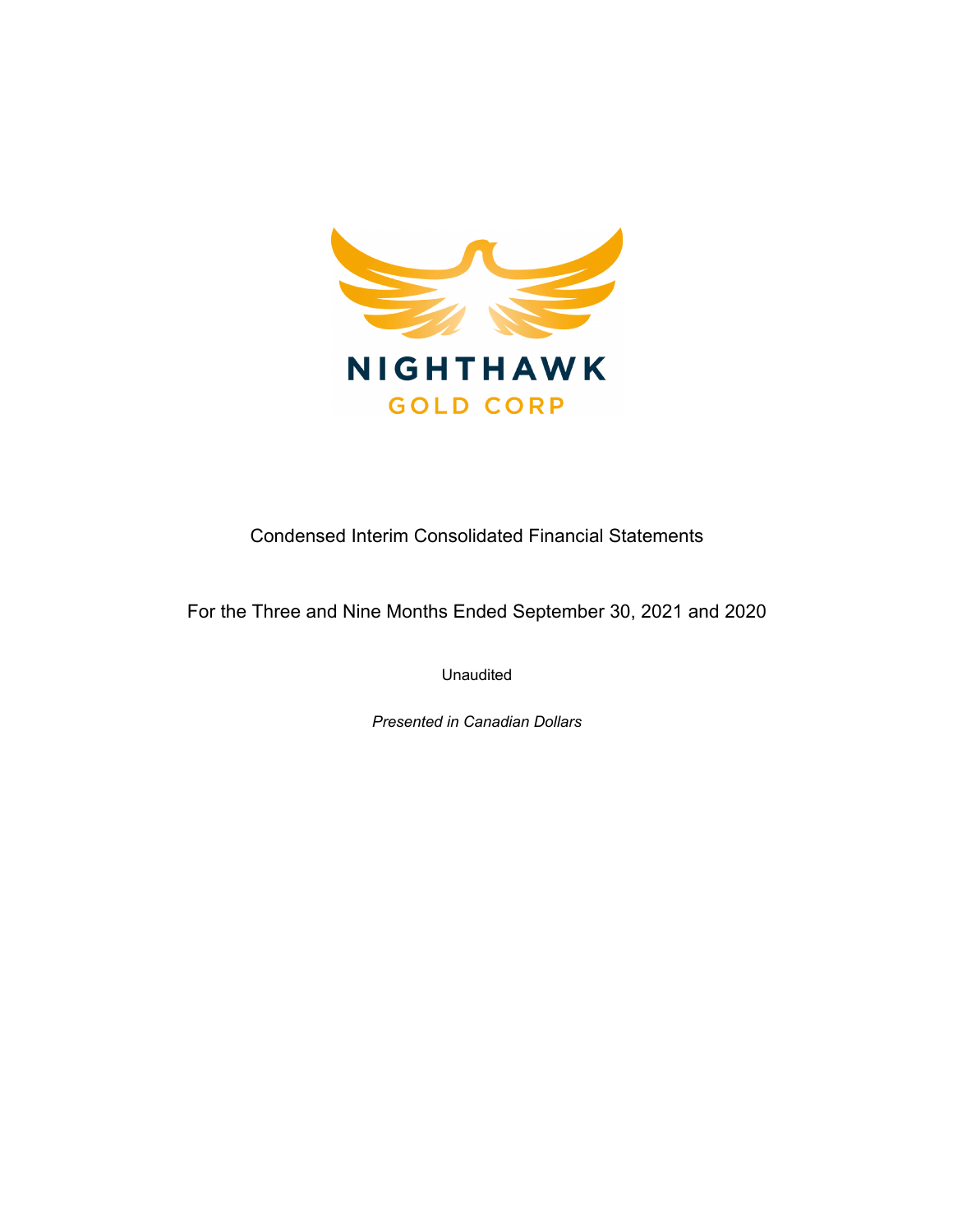

November 11, 2021

## **MANAGEMENT'S RESPONSIBILITY FOR THE CONDENSED INTERIM CONSOLIDATED FINANCIAL STATEMENTS**

The accompanying condensed consolidated interim financial statements of Nighthawk Gold Corp. ("**Nighthawk**") are the responsibility of the Board of Directors and executive management. The unaudited condensed interim consolidated financial statements have been prepared by management, on behalf of the Board of Directors, in accordance with International Financial Reporting Standards ("**IFRS**") as issued by the International Accounting Standards Board. These unaudited condensed interim consolidated financial statements do not include all of the disclosures required for annual consolidated financial statements and therefore should be read in conjunction with Nighthawk's audited annual consolidated financial statements and notes thereto for the year ended December 31, 2020. These unaudited condensed interim consolidated financial statements follow the same significant accounting policies and methods of application as those included in Nighthawk's most recent audited annual consolidated financial statements, except as described in note 3. Management acknowledges responsibility for the preparation and presentation of the consolidated financial statements, including responsibility for significant accounting judgments and estimates and the choice of accounting principles and methods that are appropriate to Nighthawk's circumstances. In the opinion of management, the unaudited condensed interim consolidated financial statements have been prepared within acceptable limits of materiality and are in accordance with International Accounting Standard 34, Interim Financial Reporting using accounting policies consistent with IFRS appropriate in the circumstances.

Management has established processes, which are in place to provide it sufficient knowledge to support management representations that it has exercised reasonable diligence that (i) the unaudited condensed interim consolidated financial statements do not contain any untrue statement of material fact or omit to state a material fact required to be stated or that is necessary to make a statement not misleading in light of the circumstances under which it is made, as of the date of, and for the periods presented by, the unaudited condensed interim consolidated financial statements and (ii) the unaudited condensed interim consolidated financial statements fairly present in all material respects the financial condition, results of operations and cash flows of Nighthawk, as of the date of and for the period presented by the unaudited condensed interim consolidated financial statements.

The Board of Directors is responsible for reviewing and approving the consolidated financial statements and for ensuring that management fulfills its financial reporting responsibilities. An Audit Committee assists the Board of Directors in fulfilling this responsibility. The Audit Committee meets with management to review the internal controls over the financial reporting process, the consolidated financial statements and the auditors' report. The Audit Committee also reviews Nighthawk's Management's Discussion and Analysis to ensure that the financial information reported therein is consistent with the information presented in the consolidated financial statements. The Audit Committee reports its findings to the Board of Directors for its consideration in approving the consolidated financial statements for issuance to the shareholders.

Management recognizes its responsibility for conducting Nighthawk's affairs in compliance with established financial standards, and applicable laws and regulations, and for maintaining proper standards of conduct for its activities.

(Signed) *"Keyvan Salehi"* (Signed) *"Michael Leskovec"* Keyvan Salehi President & Chief Executive Officer

Michael Leskovec Chief Financial Officer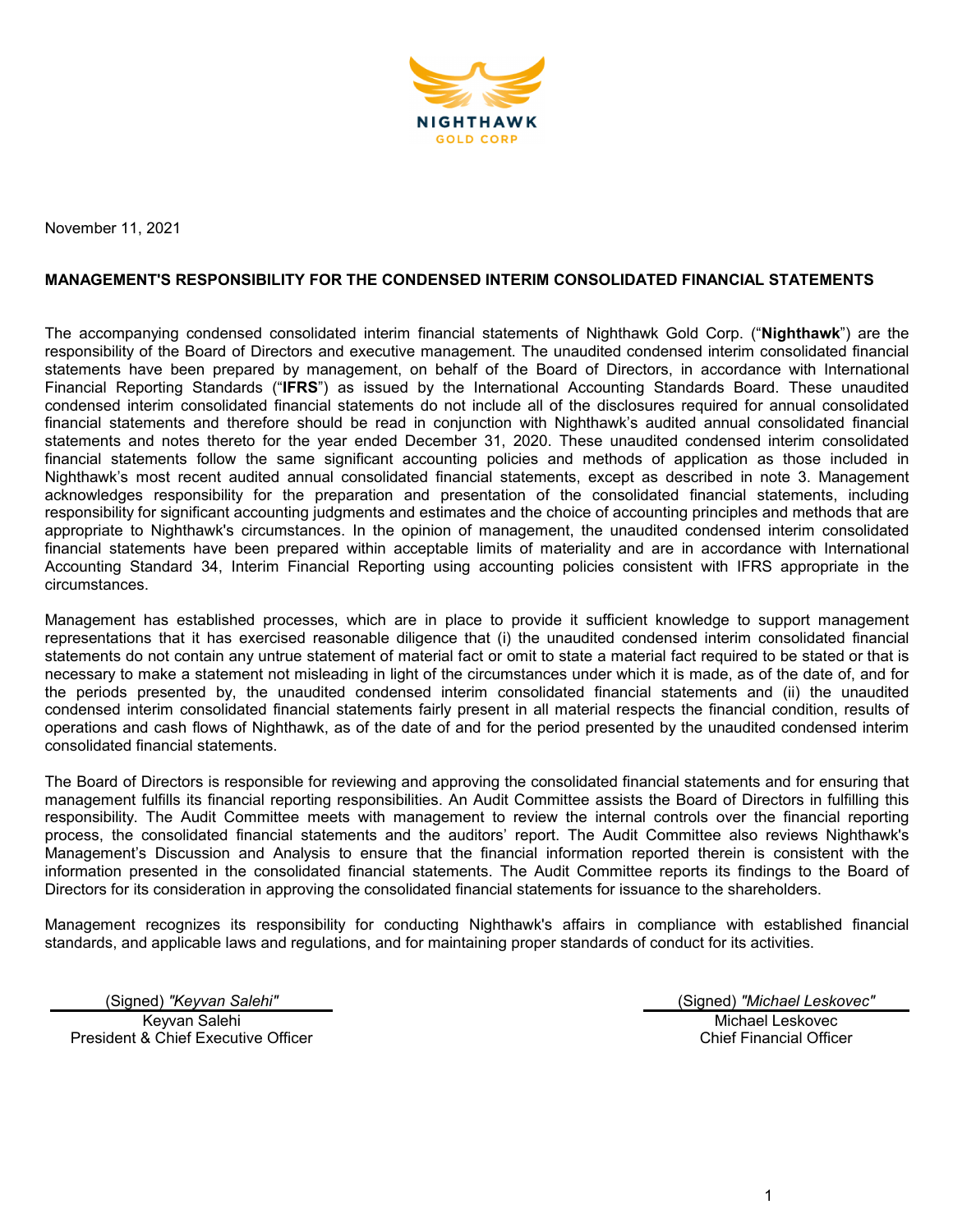

# **NIGHTHAWK GOLD CORP. CONDENSED INTERIM CONSOLIDATED STATEMENTS OF FINANCIAL POSITION**

Presented in Canadian Dollars Unaudited

|                                                  | September 30, December 31,<br>2021 | 2020            |
|--------------------------------------------------|------------------------------------|-----------------|
|                                                  |                                    |                 |
| <b>ASSETS</b><br><b>Current Assets</b>           |                                    |                 |
| Cash and cash equivalents                        | 17,337,258 \$<br>S                 | 8,309,832       |
| Amounts receivable                               | 1,683,496                          | 232,077         |
| Prepaid expenses and supplies                    | 795,779                            | 894,738         |
|                                                  |                                    |                 |
|                                                  | 19,816,533                         | 9,436,647       |
| <b>Non-current Assets</b>                        |                                    |                 |
| Restricted cash (note 5)                         | 4,729,310                          | 4,669,310       |
| Exploration and evaluation assets (note 6)       | 11,678,312                         | 11,152,664      |
|                                                  | 16,407,622                         | 15,821,974      |
|                                                  | 36,224,155 \$<br>\$                | 25,258,621      |
|                                                  |                                    |                 |
| <b>LIABILITIES</b><br><b>Current Liabilities</b> |                                    |                 |
| Accounts payable and accrued liabilities         | \$<br>7,027,854 \$                 | 1,583,569       |
| <b>Non-current Liabilities</b>                   |                                    |                 |
| Flow-through share premium liability             | 1,449,035                          | 1,128,481       |
| Provision for service obligation (note 7)        | 3,012,314                          | 3,012,314       |
| Reclamation provision (note 8)                   | 401,150                            | 401,150         |
|                                                  | 4,862,499                          | 4,541,945       |
|                                                  |                                    |                 |
| <b>SHAREHOLDERS' EQUITY</b>                      |                                    |                 |
| Share capital (note 9(a))                        | 129,859,442                        | 104,003,121     |
| Warrant reserve (note 9(b))                      | 3,563,900                          | 516,712         |
| Share-based payment reserve (note 9(c))          | 20,205,224                         | 18,567,340      |
| Accumulated deficit                              | (129, 294, 764)                    | (103, 954, 066) |
|                                                  | 24,333,802                         | 19,133,107      |
|                                                  | $$36,224,155$ \$                   | 25,258,621      |
|                                                  |                                    |                 |

# **Subsequent Event** *(note 14)*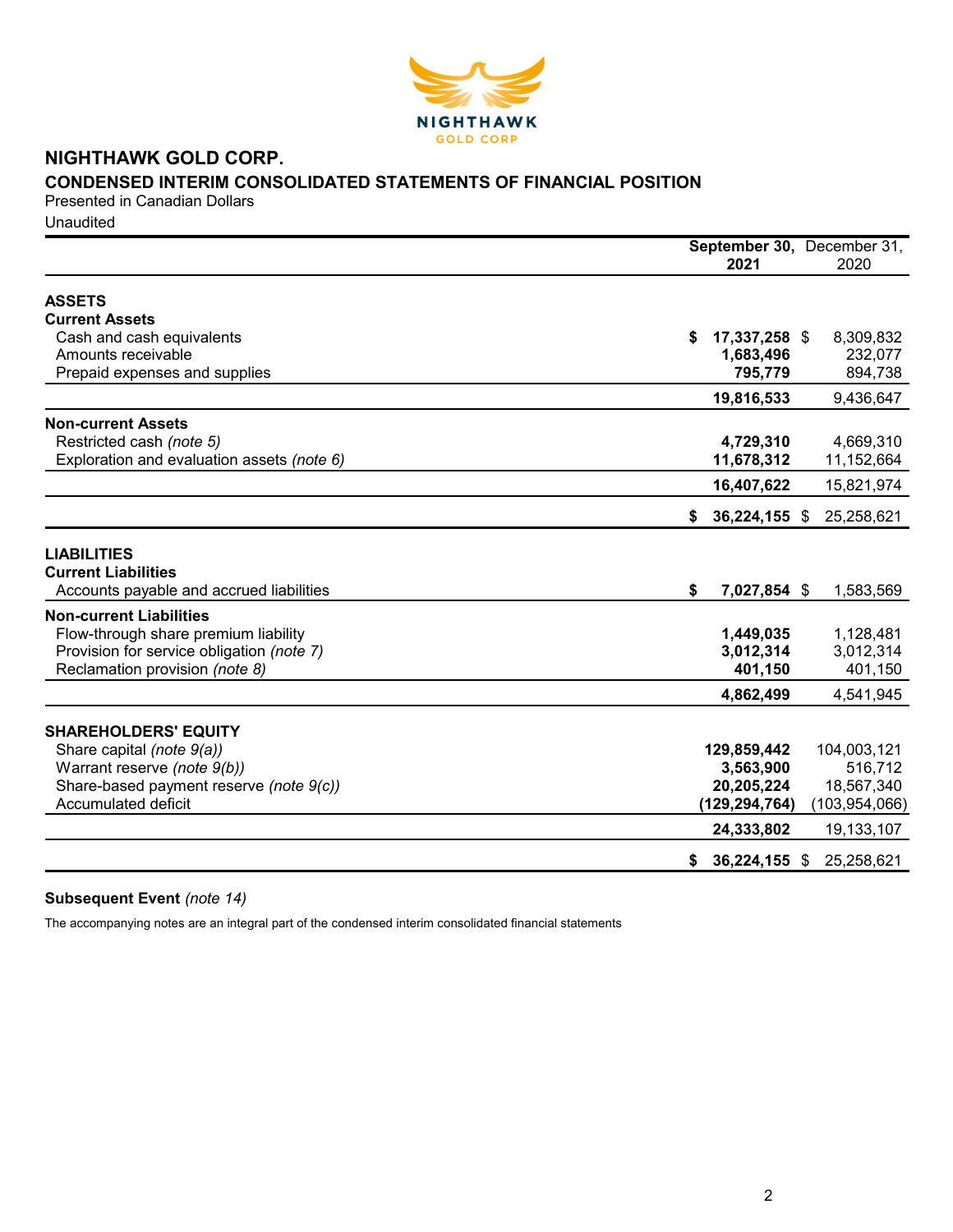

# **NIGHTHAWK GOLD CORP.**

# **CONDENSED INTERIM CONSOLIDATED STATEMENTS OF LOSS AND COMPREHENSIVE LOSS**

Presented in Canadian Dollars

Unaudited

|                                                  |    | Three months ended   |             | Nine months ended                  |             |  |
|--------------------------------------------------|----|----------------------|-------------|------------------------------------|-------------|--|
|                                                  |    | September 30,        |             | September 30,                      |             |  |
|                                                  |    | 2021                 | 2020        | 2021                               | 2020        |  |
|                                                  |    |                      | Note $3(b)$ |                                    | Note $3(b)$ |  |
| <b>Operating Expenses</b>                        |    |                      |             |                                    |             |  |
| <b>General and Administrative Expenses</b>       |    |                      |             |                                    |             |  |
| Salaries, director and consulting fees (note 11) | S  | 342,582 \$           | 162,243 \$  | 1,077,236 \$                       | 479,265     |  |
| Office and administration                        |    | 76,089               | 31,990      | 221,355                            | 142,257     |  |
| Shareholder communication and marketing          |    | 49,636               | 63,635      | 208,028                            | 269,366     |  |
| Regulatory                                       |    | 42,016               | 20,838      | 174,111                            | 84,379      |  |
| <b>Professional fees</b>                         |    | 62,359               | 42,973      | 152,247                            | 141,972     |  |
| Travel                                           |    |                      | 1,560       | 669                                | 100,111     |  |
| Stock-based compensation (note 9(c))             |    | 320,749              | 50,111      | 1,292,672                          | 150,333     |  |
|                                                  |    | 893,431              | 373,350     | 3,126,318                          | 1,367,683   |  |
| Exploration and Evaluation Expenses (note 6)     |    | 14,336,253           | 5,703,432   | 28,292,135                         | 8,626,718   |  |
| <b>Operating Loss</b>                            |    | 15,229,684           | 6,076,782   | 31,418,453                         | 9,994,401   |  |
| <b>Other Income</b>                              |    |                      |             |                                    |             |  |
| Flow-through share premium                       |    | 2,784,683            | 645,183     | 5,999,766                          | 645,183     |  |
| Interest income                                  |    | 28,724               | 26,313      | 51,989                             | 103,157     |  |
| Gain on debt settlement (note 6)                 |    |                      |             | 26,000                             |             |  |
| <b>Total Other Income</b>                        |    | 2,813,407            | 671,496     | 6,077,755                          | 748,340     |  |
| <b>Net Loss and Comprehensive Loss</b>           |    | $$$ (12,416,277) $$$ |             | $(5,405,286)$ \$ $(25,340,698)$ \$ | (9,246,061) |  |
| Net Loss Per Share (note 10):                    |    |                      |             |                                    |             |  |
| <b>Basic and Fully Diluted</b>                   | \$ | $(0.16)$ \$          | $(0.11)$ \$ | $(0.40)$ \$                        | (0.20)      |  |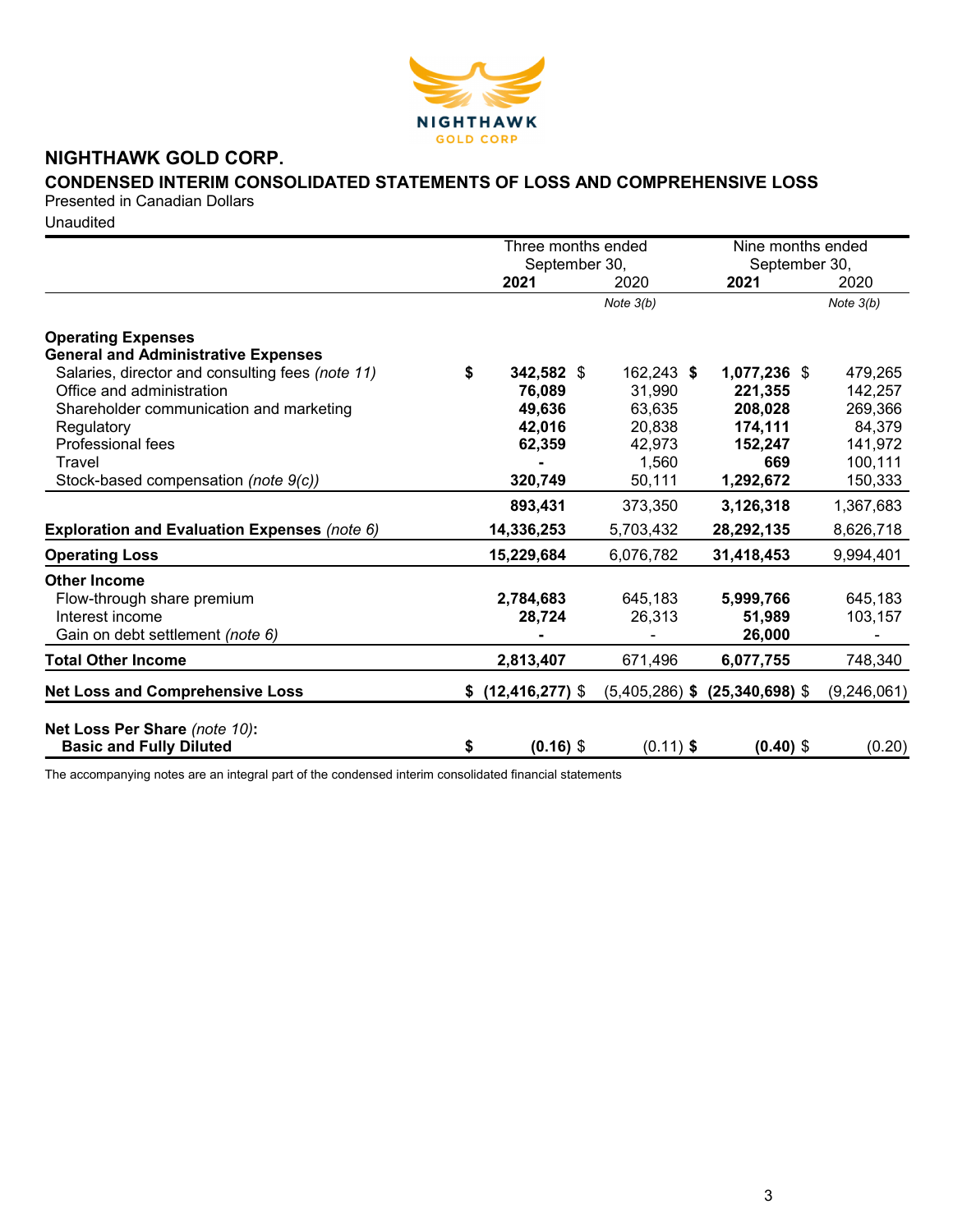

# **NIGHTHAWK GOLD CORP. CONDENSED INTERIM CONSOLIDATED STATEMENTS OF CHANGES IN SHAREHOLDERS' EQUITY**

Presented in Canadian Dollars

Unaudited

|                                                                | Share capital | <b>Warrant reserve</b> |   | Share-based<br>payment reserve | <b>Accumulated</b><br>deficit<br>Note $3(b)$ | <b>Total equity</b> |
|----------------------------------------------------------------|---------------|------------------------|---|--------------------------------|----------------------------------------------|---------------------|
| <b>Balance at December 31, 2019</b>                            | 94,828,475    | \$                     | S | 18,154,940                     | (91, 250, 900)                               | 21,732,515          |
| Issuance of shares, net of cash share issuance                 |               |                        |   |                                |                                              |                     |
| costs of \$331,455                                             | 11,669,146    |                        |   |                                |                                              | 11,669,146          |
| Flow-through share premium                                     | (2,641,320)   |                        |   |                                |                                              | (2,641,320)         |
| Tax effect of share issue costs                                | 79,425        |                        |   |                                |                                              | 79,425              |
| Fair value of warrants issued                                  | (518, 613)    | 518,613                |   |                                |                                              |                     |
| Issuance of common shares on repurchase of royalties           | 282,000       |                        |   |                                |                                              | 282,000             |
| Issuance of common shares on exercise of stock options         | 75,000        |                        |   |                                |                                              | 75,000              |
| Fair value of stock options transferred on exercise            | 14,476        |                        |   | (14, 476)                      |                                              |                     |
| Stock-based compensation (note 9(c))                           |               |                        |   | 150,333                        |                                              | 150,333             |
| Net loss for the period                                        |               |                        |   |                                | (9,246,061)                                  | (9,246,061)         |
| <b>Balance at September 30, 2020</b>                           | 103,788,589   | 518,613                |   | 18,290,797                     | (100, 496, 961)                              | 22,101,038          |
| Issuance of shares, net of cash share issue costs of \$332,496 | (1,041)       |                        |   |                                |                                              | (1,041)             |
| Tax effect of share issue costs                                | 8,687         |                        |   |                                |                                              | 8,687               |
| Fair value of warrants issued                                  | 1,901         | (1,901)                |   |                                |                                              |                     |
| Issuance of common shares on exercise of stock options         | 128,250       |                        |   |                                |                                              | 128,250             |
| Fair value of stock options transferred on exercise            | 25,485        |                        |   | (25, 485)                      |                                              |                     |
| Exercise of share units                                        | 51,250        |                        |   | (51, 250)                      |                                              |                     |
| Stock-based compensation                                       |               |                        |   | 353,278                        |                                              | 353,278             |
| Net loss for the period                                        |               |                        |   |                                | (3,457,105)                                  | (3,457,105)         |
| Balance at December 31, 2020 (continued)                       | \$104,003,121 | \$<br>516,712          | S | 18,567,340                     | \$ (103, 954, 066)                           | 19,133,107          |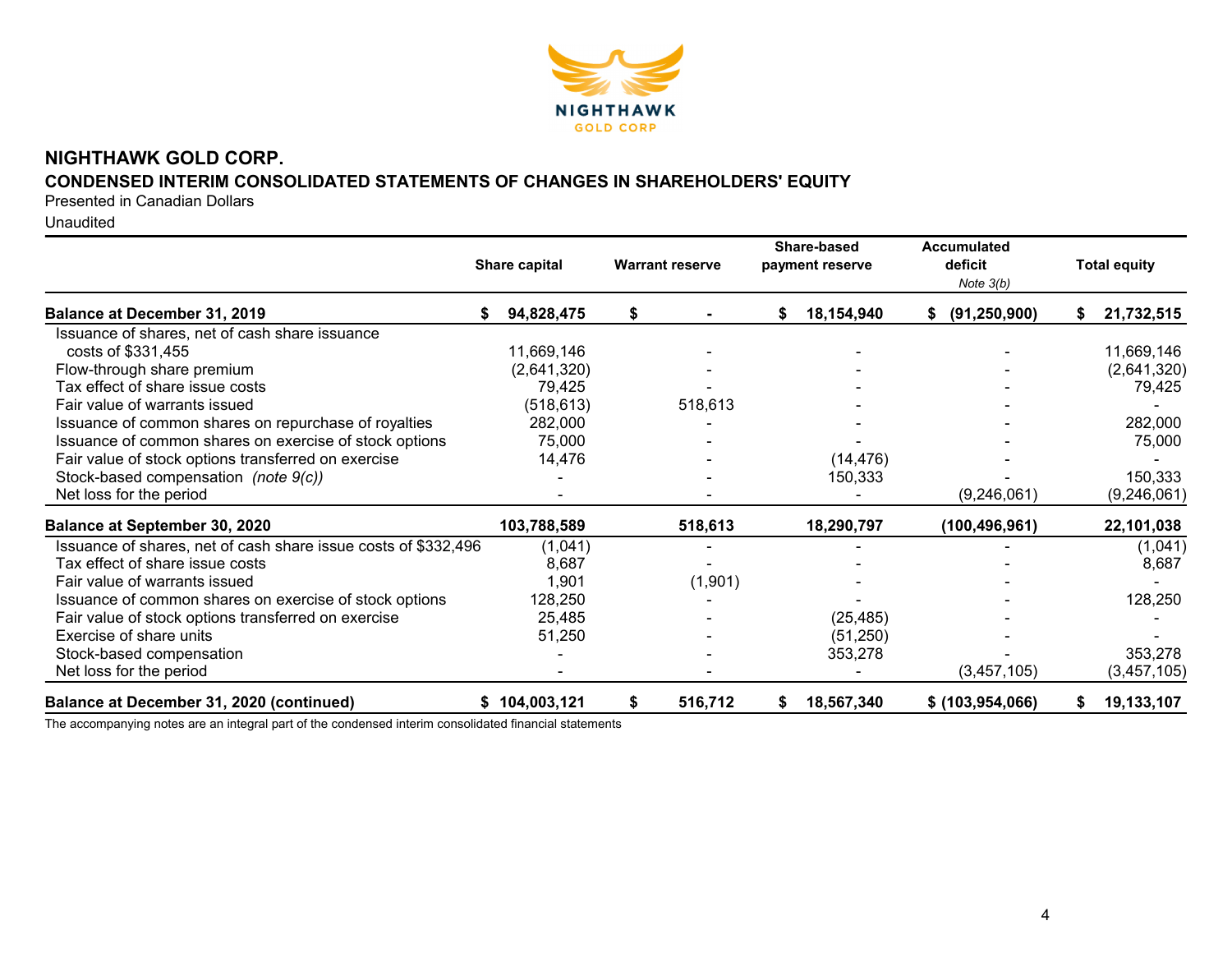

# **NIGHTHAWK GOLD CORP.**

# **CONDENSED INTERIM CONSOLIDATED STATEMENTS OF CHANGES IN SHAREHOLDERS' EQUITY**

Presented in Canadian Dollars

Unaudited

|                                                                 | <b>Share capital</b> | <b>Warrant reserve</b> |   | Share-based<br>payment reserve | Accumulated<br>deficit | <b>Total equity</b> |
|-----------------------------------------------------------------|----------------------|------------------------|---|--------------------------------|------------------------|---------------------|
| Balance at December 31, 2020 (continued)                        | \$104,003,121        | 516,712                | S | 18,567,340                     | \$ (103, 954, 066)     | 19,133,107          |
| Issuance of shares on April 8, 2021, net of cash share issuance |                      |                        |   |                                |                        |                     |
| costs of \$745,962 (note 9(a))                                  | 10,200,538           |                        |   |                                |                        | 10,200,538          |
| Issuance of shares on July 7, 2021, net of cash share issue     |                      |                        |   |                                |                        |                     |
| costs of \$2,010,680 (note 9(a))                                | 24,994,503           |                        |   |                                |                        | 24,994,503          |
| Flow-through share premium                                      | (6,320,320)          |                        |   |                                |                        | (6,320,320)         |
| Fair value of warrants issued                                   | (3,563,900)          | 3,563,900              |   |                                |                        |                     |
| Issuance of common shares for Kim and Cass Option (note 6)      | 374,000              |                        |   |                                |                        | 374,000             |
| Exercise of share units                                         | 171,500              |                        |   | (171, 500)                     |                        |                     |
| Expiry of warrants                                              |                      | (516, 712)             |   | 516.712                        |                        |                     |
| Stock-based compensation (note 9(c))                            |                      |                        |   | 1,292,672                      |                        | 1,292,672           |
| Net loss for the period                                         |                      |                        |   |                                | (25, 340, 698)         | (25, 340, 698)      |
| <b>Balance at September 30, 2021</b>                            | \$129,859,442        | 3,563,900              |   | 20,205,224                     | \$ (129, 294, 764)     | 24,333,802          |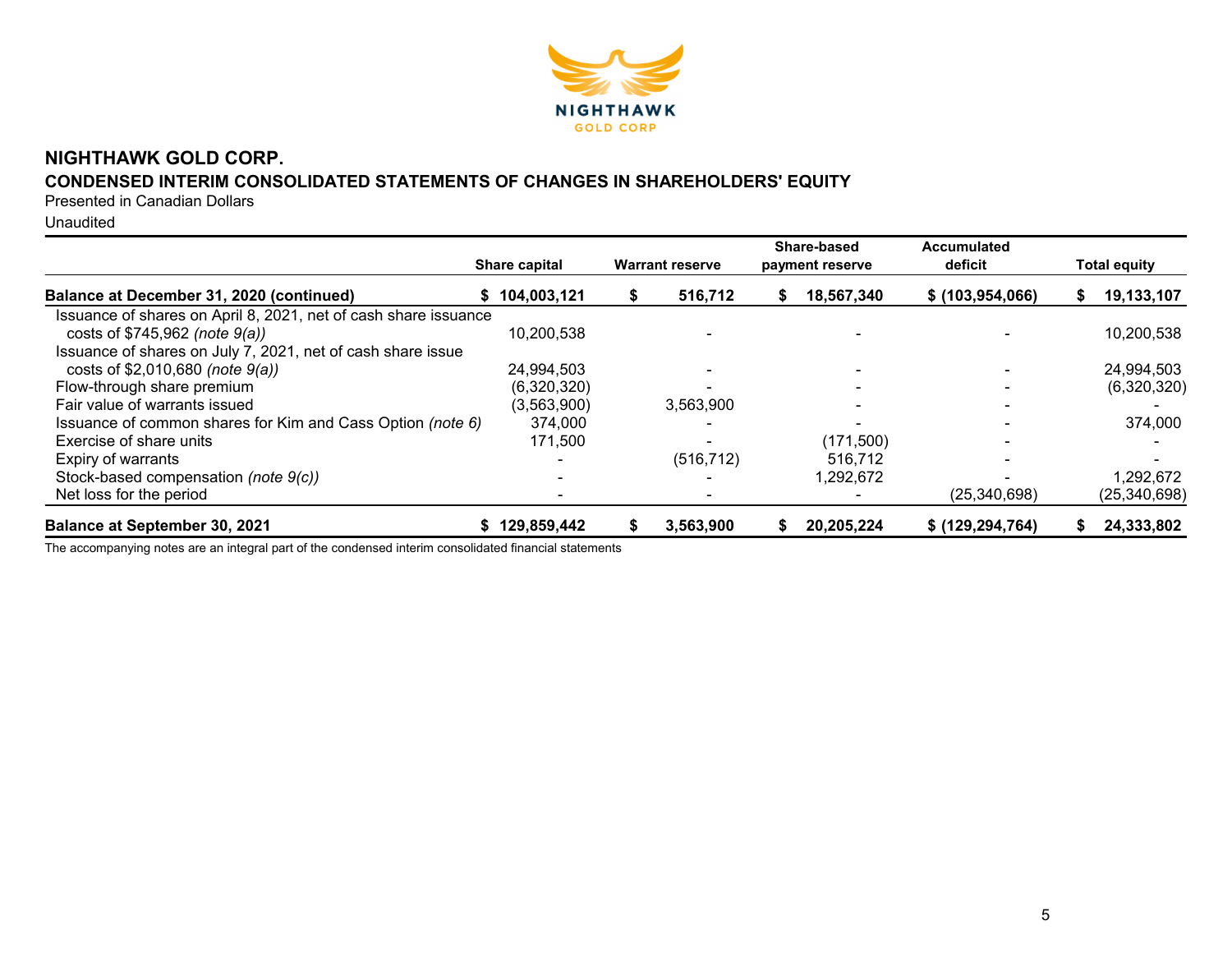

# **NIGHTHAWK GOLD CORP. CONDENSED INTERIM CONSOLIDATED STATEMENTS OF CASH FLOWS** Presented in Canadian Dollars

| Unaudited |  |
|-----------|--|
|-----------|--|

| For the nine months ended September 30,        | 2021                | 2020          |
|------------------------------------------------|---------------------|---------------|
|                                                |                     | Note $3(b)$   |
| Cash provided by (used in)                     |                     |               |
| <b>Operations</b>                              |                     |               |
| Net loss for the period                        | \$ (25,340,698)     | (9,246,061)   |
| Items not involving cash:                      |                     |               |
| Stock-based compensation                       | 1,292,672           | 150,333       |
| Gain on debt settlement                        | (26,000)            |               |
| Flow-through share premium                     | (5,999,766)         | (645, 183)    |
| Change in non-cash working capital:            |                     |               |
| Amounts receivable                             | (1,451,419)         | (293, 646)    |
| Prepaid expenses and supplies                  | 98,959              | (85, 771)     |
| Accounts payable and accrued liabilities       | 5,444,285           | 1,831,396     |
|                                                | (25,981,967)        | (8, 288, 932) |
| <b>Financing</b>                               |                     |               |
| Exercise of stock options                      |                     | 75,000        |
| Purchase of letter of credit                   | (60,000)            |               |
| Financing, net of issue costs                  | 35,195,041          | 11,669,146    |
|                                                | 35,135,041          | 11,744,146    |
| Investing                                      |                     |               |
| Acquisition costs                              | (125, 648)          | (413,700)     |
| Increase in cash                               | 9,027,426           | 3,041,514     |
| Cash and cash equivalents, beginning of period | 8,309,832           | 9,662,590     |
| Cash and cash equivalents, end of period       | 17,337,258 \$<br>\$ | 12,704,104    |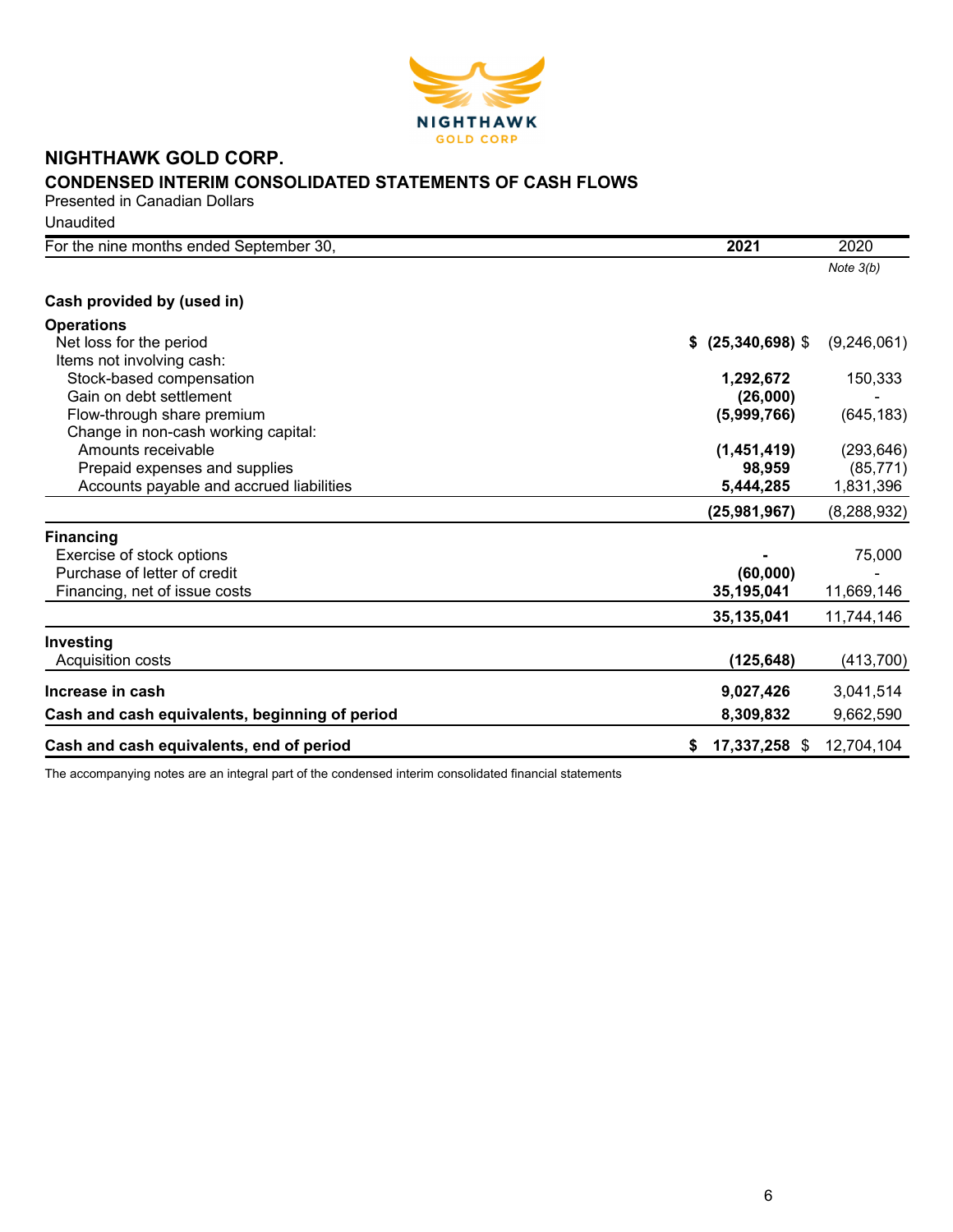

**Unaudited** 

For the nine months ended September 30, 2021

# **1. NATURE OF OPERATIONS**

Nighthawk Gold Corp. ("**Nighthawk**" or the "**Company**") was incorporated on January 8, 2004 under the Business Corporations Act (Ontario) and is a publicly listed Canadian junior resource company with exploration and evaluation assets in Canada. Nighthawk is engaged in the identification, acquisition, exploration and evaluation of gold properties, is listed on the Toronto Stock Exchange ("**TSX**"), and trades under the symbol NHK. To date, Nighthawk has not earned any revenue from operations. The Company's registered office is located at Suite 301, 141 Adelaide Street West, Toronto, Ontario, Canada, M5H 3L5.

The condensed interim consolidated financial statements for the three and nine months ended September 30, 2021 and 2020 have been approved for issue by the Board of Directors on November 11, 2021.

Nighthawk is in the exploration stage and is subject to risks and challenges similar to companies in a comparable stage. These risks include, but are not limited to, the challenges of securing adequate capital in view of exploration, development and operational risks inherent in the mining industry; changes in government policies and regulations; the ability to obtain the necessary environmental permitting; challenges in future profitable production or, alternatively Nighthawk's ability to dispose of its exploration and evaluation assets on an advantageous basis; as well as global economic, precious and base metal price volatility; all of which are uncertain.

During the period, there was a continued global outbreak of COVID-19 ("**Coronavirus**"), which has had a significant impact on businesses through the restrictions put in place by the Canadian governments regarding travel, business operations and isolation/quarantine orders. At this time, it is unknown the extent of the impact the Coronavirus outbreak may have on the Company as this will depend on future developments that are highly uncertain and that cannot be predicted with confidence. These uncertainties arise from the inability to predict the ultimate geographic spread of the disease, and the duration of the outbreak, including the duration of travel restrictions, business closures or disruptions, and quarantine/isolation measures that are currently, or may be put, in place by Canada and other countries to fight the virus. While the extent of the impact is unknown, we anticipate this outbreak may cause supply chain disruptions, and staff shortages, all of which may negatively impact the Company's business and financial condition.

In light of the current Coronavirus pandemic, Nighthawk has taken precautions to ensure the safety and well-being of all personnel at site, as well as the surrounding communities. The Company resumed exploration activities in March 2021. As of the date of this document, the Company is not aware of any site personnel having contracted Coronavirus.

# **2. BASIS OF PRESENTATION**

These unaudited condensed interim consolidated financial statements have been prepared in accordance with IAS 34 - Interim Financial Reporting on the basis of International Financial Reporting Standards ("**IFRS**") and interpretations as approved by the International Accounting Standards Board ("**IASB**") and are presented in Canadian dollars.

These unaudited condensed interim consolidated financial statements have been prepared on a going concern basis, under the historical cost convention, except fair value through profit and loss assets which are carried at fair value, and have been prepared using the accrual basis of accounting except for cash flow information.

The unaudited condensed interim consolidated statement of cash flows shows the changes in cash arising during the period from operating activities, investing activities and financing activities.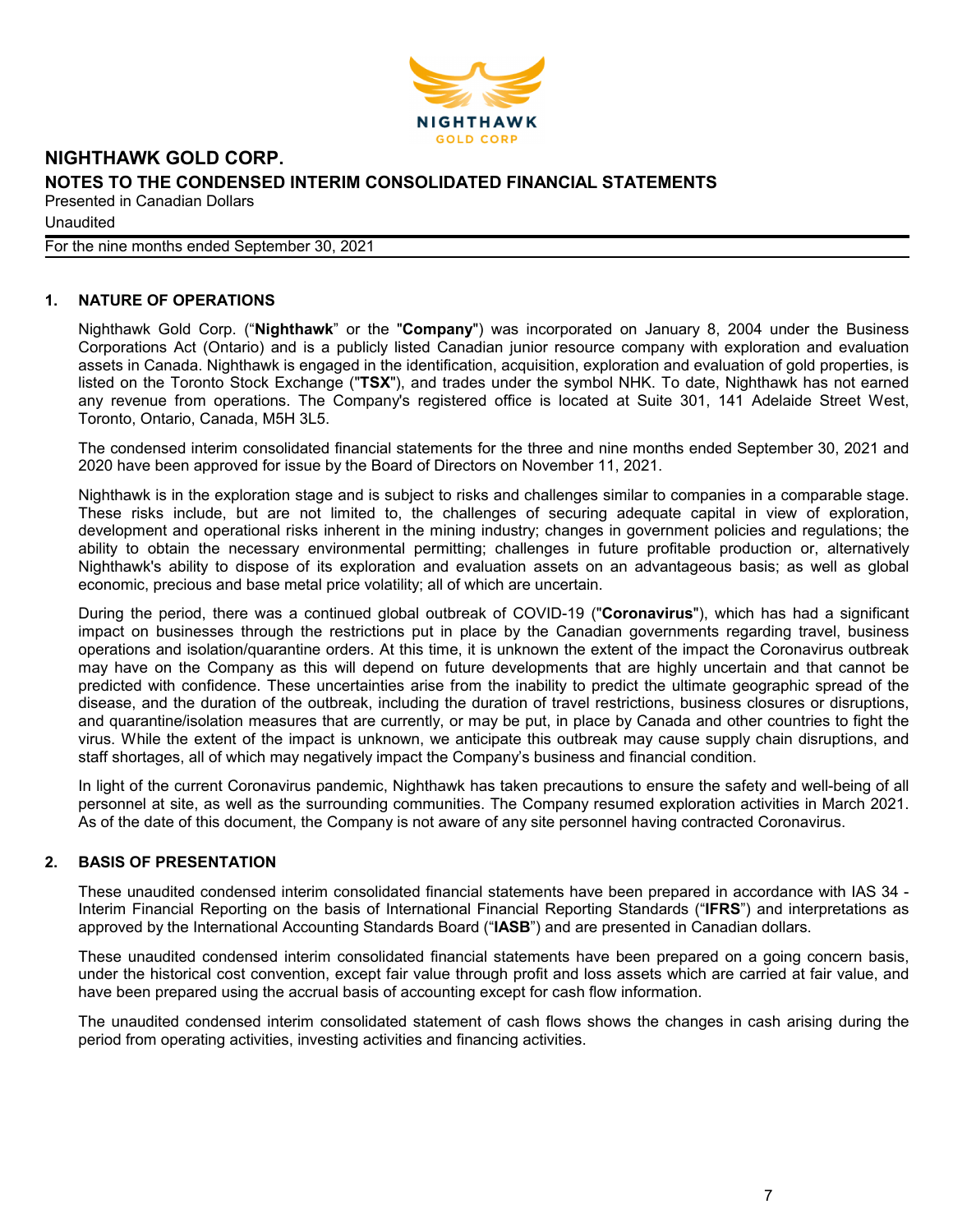

Unaudited

# For the nine months ended September 30, 2021

## **3. SIGNIFICANT ACCOUNTING POLICIES**

The financial framework and accounting policies applied in the preparation of these unaudited condensed interim consolidated financial statements are consistent with those as disclosed in its most recently completed audited consolidated financial statements for the fiscal year ended December 31, 2020.

### **(a) Adoption of Accounting Policies**

The Company adopted the following amendment to its accounting policies during the nine months ended September 30, 2021:

## **Amendments to IAS 16, Property, Plant and Equipment - Proceeds before Intended Use**

Effective on January 1, 2022, the amendments to IAS 16 require that entities are no longer able to deduct the net proceeds from selling any items from an asset's carrying amount before it is capable of operating in the manner intended by management. Instead, the proceeds should be recognised in accordance with applicable standards and in particular applying the measurement requirements of IAS 2 for the cost of those items. The Company early adopted the amendment in January 2021. There was no impact to the current period or comparative periods presented as a result of the amendment.

### **(b) Changes in Accounting Policies**

During the year ended December 31, 2020, the Company changed its accounting policy of capitalizing exploration and evaluation expenditures. The Company believes that expensing such costs as incurred provides more reliable and relevant financial information. It is more relevant and reliable because this policy eliminates the use of estimates and judgments regarding the valuation of exploration and evaluation expenditures and aligns the analysis to when the mineral property is considered economically and commercially viable. Costs of acquiring exploration and evaluation assets are capitalized and are subsequently measured at cost less accumulated impairment. Exploration and evaluation expenditures are expensed until it has been established that a mineral property is commercially viable. Previously, the Company capitalized these exploration and evaluation expenditure amounts. The unaudited interim consolidated statement of loss and comprehensive loss for the nine months ended September 30, 2020 has been restated to reflect adjustments made as a result of this change in accounting policy.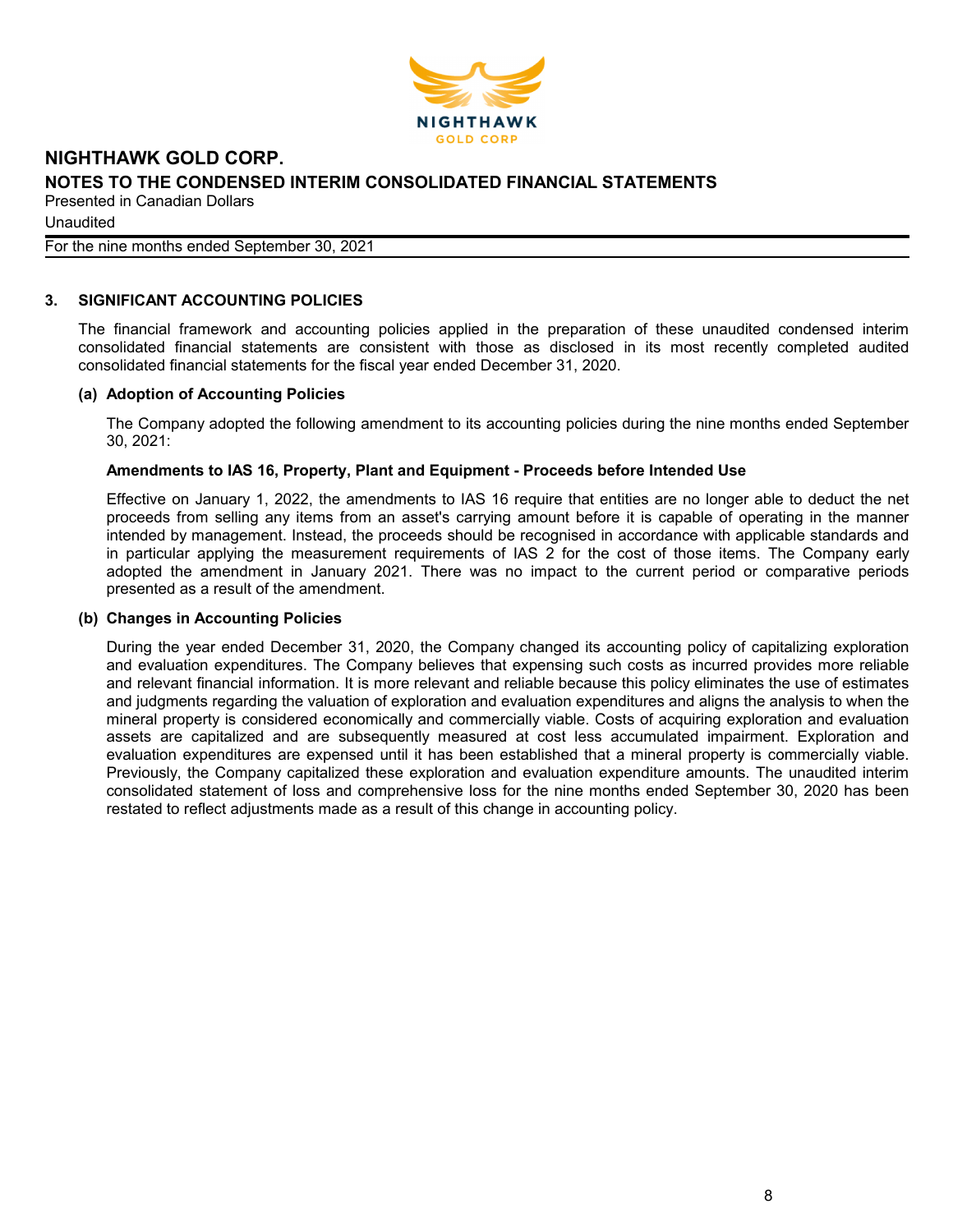

Unaudited

For the nine months ended September 30, 2021

# **3. SIGNIFICANT ACCOUNTING POLICIES (continued)**

# **(b) Changes in Accounting Policies (continued)**

|                                                                  |                        | For the three months ended |                       |
|------------------------------------------------------------------|------------------------|----------------------------|-----------------------|
|                                                                  | September 30,<br>2020  |                            | September 30,<br>2020 |
| <b>Statement of Loss and Comprehensive Loss</b>                  | as previously reported | Adjustment                 | as restated           |
|                                                                  |                        |                            |                       |
| <b>Operating Expenses</b>                                        |                        |                            |                       |
| <b>General and Administrative Expenses</b>                       |                        |                            |                       |
| Salaries, director and consulting fees                           | \$<br>162,243 \$       |                            | \$<br>162,243         |
| Shareholder communication and marketing                          | 63,635                 |                            | 63,635                |
| Office and administration                                        | 31,990                 |                            | 31,990                |
| Professional fees                                                | 42,973                 |                            | 42,973                |
| Regulatory                                                       | 20,838                 |                            | 20,838                |
| Travel                                                           | 1,560                  |                            | 1,560                 |
| Stock-based compensation                                         | 50,111                 |                            | 50,111                |
|                                                                  | 373,350                |                            | 373,350               |
| <b>Exploration and Evaluation Expenses</b>                       |                        | 5,703,432                  | 5,703,432             |
| <b>Operating Loss</b>                                            | 373,350                | 5,703,432                  | 6,076,782             |
| <b>Other income</b>                                              |                        |                            |                       |
| Interest income                                                  | 26,313                 |                            | 26,313                |
| Flow-through share premium                                       | 645,183                |                            | 645,183               |
| <b>Total Other Income</b>                                        | 671,496                |                            | 671,496               |
| <b>Loss Before Income Taxes</b>                                  | 298,146                | (5,703,432)                | (5,405,286)           |
| Deferred tax provision                                           | (802, 736)             | 802,736                    |                       |
| <b>Net Loss and Comprehensive Loss</b>                           | \$<br>$(504, 590)$ \$  | $(4,900,696)$ \$           | (5,405,286)           |
|                                                                  |                        |                            |                       |
| Net loss per share:<br>Basic and diluted                         |                        |                            |                       |
|                                                                  | \$<br>(0.01)           |                            | \$<br>(0.11)          |
| Weighted average number of shares outstanding during the period: |                        |                            |                       |
| Basic and diluted                                                | 47,531,058             |                            | 47,531,058            |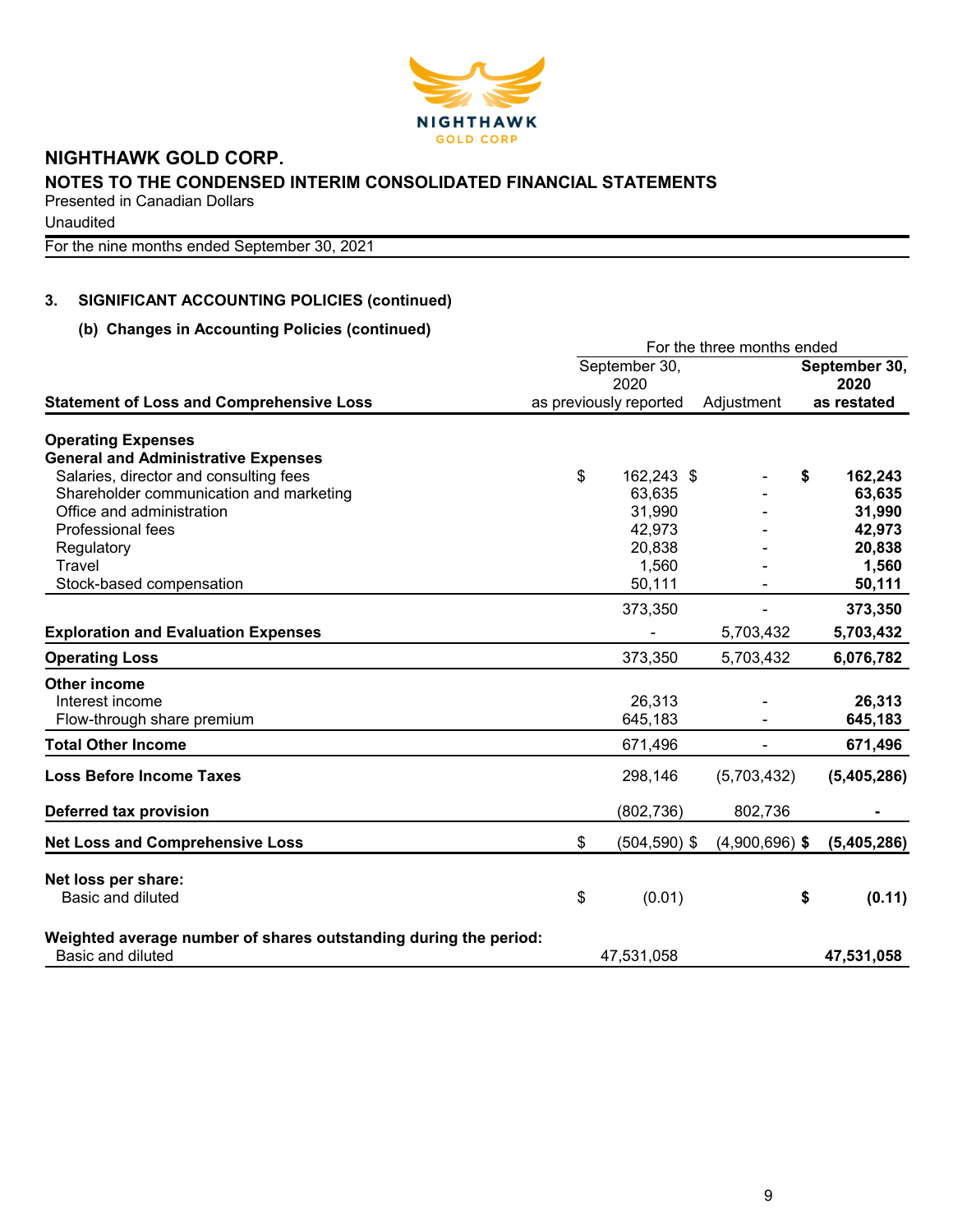

**Unaudited** 

For the nine months ended September 30, 2021

# **3. SIGNIFICANT ACCOUNTING POLICIES (continued)**

# **(b) Changes in Accounting Policies (continued)**

|                                                                  |                        | For the nine months ended |               |
|------------------------------------------------------------------|------------------------|---------------------------|---------------|
|                                                                  | September 30,          |                           | September 30, |
|                                                                  | 2020                   |                           | 2020          |
| <b>Statement of Loss and Comprehensive Loss</b>                  | as previously reported | Adjustment                | as restated   |
| <b>Operating Expenses</b>                                        |                        |                           |               |
| <b>General and Administrative Expenses</b>                       |                        |                           |               |
| Salaries, director and consulting fees                           | \$<br>479,265 \$       |                           | \$<br>479,265 |
| Shareholder communication and marketing                          | 269,366                |                           | 269,366       |
| Office and administration                                        | 142,257                |                           | 142,257       |
| Professional fees                                                | 141,972                |                           | 141,972       |
| Travel                                                           | 100,111                |                           | 100,111       |
|                                                                  | 84,379                 |                           | 84,379        |
| Regulatory                                                       | 150,333                |                           |               |
| Stock-based compensation                                         |                        |                           | 150,333       |
|                                                                  | 1,367,683              |                           | 1,367,683     |
| <b>Exploration and Evaluation Expenses</b>                       |                        | 8,626,718                 | 8,626,718     |
| <b>Operating Loss</b>                                            | 1,367,683              | 8,626,718                 | 9,994,401     |
| <b>Other income</b>                                              |                        |                           |               |
| Interest income                                                  | 103,157                |                           | 103,157       |
| Flow-through share premium                                       | 645,183                |                           | 645,183       |
| <b>Total Other Income</b>                                        | 748,340                |                           | 748,340       |
| <b>Loss Before Income Taxes</b>                                  | (619, 343)             | (8,626,718)               | (9, 246, 061) |
| Deferred tax provision                                           | (1, 333, 954)          | 1,333,954                 |               |
| <b>Net Loss and Comprehensive Loss</b>                           | \$<br>$(1,953,297)$ \$ | $(7,292,764)$ \$          | (9, 246, 061) |
| Net loss per share:                                              |                        |                           |               |
| Basic and diluted                                                | \$<br>(0.04)           |                           | \$<br>(0.20)  |
| Weighted average number of shares outstanding during the period: |                        |                           |               |
| Basic and diluted                                                | 45,697,067             |                           | 45,697,067    |
|                                                                  |                        |                           |               |

Note: A revised Statement of Equity has not been included as the only change would be in retained earnings due to the change from the statement of loss and comprehensive loss.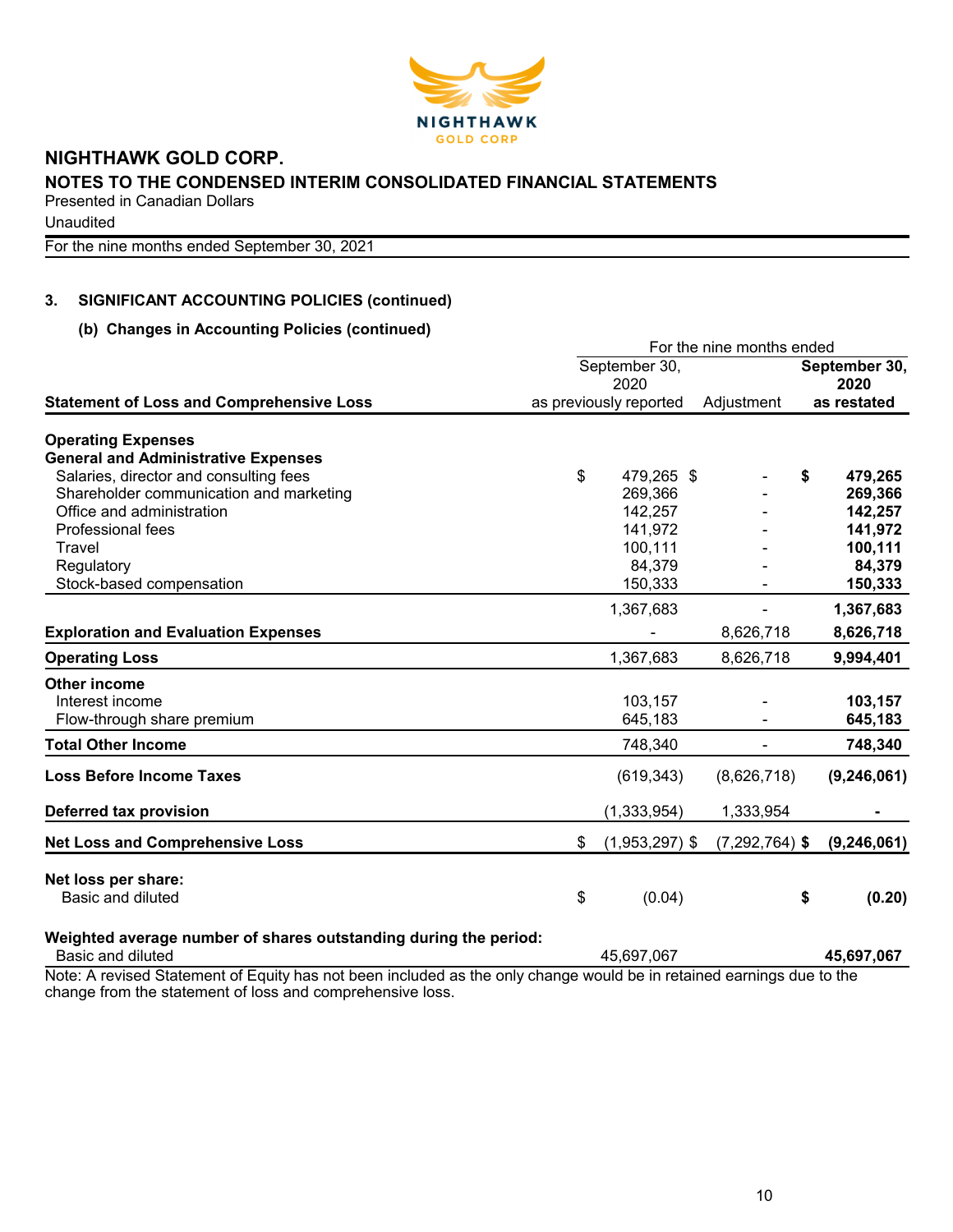

Unaudited

For the nine months ended September 30, 2021

# **3. SIGNIFICANT ACCOUNTING POLICIES (continued)**

# **(b) Changes in Accounting Policies (continued)**

|                                                                                                                                                                                                                                                                                                                                                                                                                                                                | For the nine months ended |                        |                  |                       |  |  |  |  |  |
|----------------------------------------------------------------------------------------------------------------------------------------------------------------------------------------------------------------------------------------------------------------------------------------------------------------------------------------------------------------------------------------------------------------------------------------------------------------|---------------------------|------------------------|------------------|-----------------------|--|--|--|--|--|
|                                                                                                                                                                                                                                                                                                                                                                                                                                                                |                           | September 30,<br>2020  |                  | September 30,<br>2020 |  |  |  |  |  |
| <b>Statement of Cash Flows</b>                                                                                                                                                                                                                                                                                                                                                                                                                                 |                           | as previously reported | Adjustment       | as restated           |  |  |  |  |  |
| Cash provided by (used in)<br>Net loss for the period<br>Items not involving cash:<br>Deferred tax provision<br>Stock-based compensation<br>Flow-through share premium<br>Change in non-cash working capital:<br>Amounts receivable<br>Prepaid expenses and supplies<br>Accounts payable and accrued liabilities<br>Issuance of common shares, net of share issued costs<br>Exercise of stock options<br>Exploration and evaluation costs<br>Acquisition costs |                           |                        |                  |                       |  |  |  |  |  |
| <b>Operations</b>                                                                                                                                                                                                                                                                                                                                                                                                                                              |                           |                        |                  |                       |  |  |  |  |  |
|                                                                                                                                                                                                                                                                                                                                                                                                                                                                | \$                        | $(1,953,297)$ \$       | $(7,292,764)$ \$ | (9, 246, 061)         |  |  |  |  |  |
|                                                                                                                                                                                                                                                                                                                                                                                                                                                                |                           |                        |                  |                       |  |  |  |  |  |
|                                                                                                                                                                                                                                                                                                                                                                                                                                                                |                           | 1,333,954              | (1,333,954)      |                       |  |  |  |  |  |
|                                                                                                                                                                                                                                                                                                                                                                                                                                                                |                           | 150,333                |                  | 150,333               |  |  |  |  |  |
|                                                                                                                                                                                                                                                                                                                                                                                                                                                                |                           | (645, 183)             |                  | (645, 183)            |  |  |  |  |  |
|                                                                                                                                                                                                                                                                                                                                                                                                                                                                |                           |                        |                  |                       |  |  |  |  |  |
|                                                                                                                                                                                                                                                                                                                                                                                                                                                                |                           | (293, 646)             |                  | (293, 646)            |  |  |  |  |  |
|                                                                                                                                                                                                                                                                                                                                                                                                                                                                |                           | (85, 771)              |                  | (85, 771)             |  |  |  |  |  |
|                                                                                                                                                                                                                                                                                                                                                                                                                                                                |                           | 1,831,396              |                  | 1,831,396             |  |  |  |  |  |
|                                                                                                                                                                                                                                                                                                                                                                                                                                                                |                           | 337,786                | (8,626,718)      | (8, 288, 932)         |  |  |  |  |  |
| <b>Financing</b>                                                                                                                                                                                                                                                                                                                                                                                                                                               |                           |                        |                  |                       |  |  |  |  |  |
|                                                                                                                                                                                                                                                                                                                                                                                                                                                                |                           | 11,669,146             |                  | 11,669,146            |  |  |  |  |  |
|                                                                                                                                                                                                                                                                                                                                                                                                                                                                |                           | 75,000                 |                  | 75,000                |  |  |  |  |  |
|                                                                                                                                                                                                                                                                                                                                                                                                                                                                |                           | 11,744,146             |                  | 11,744,146            |  |  |  |  |  |
| Investing                                                                                                                                                                                                                                                                                                                                                                                                                                                      |                           |                        |                  |                       |  |  |  |  |  |
|                                                                                                                                                                                                                                                                                                                                                                                                                                                                |                           | (8,626,718)            | 8,626,718        |                       |  |  |  |  |  |
|                                                                                                                                                                                                                                                                                                                                                                                                                                                                |                           | (413, 700)             |                  | (413, 700)            |  |  |  |  |  |
|                                                                                                                                                                                                                                                                                                                                                                                                                                                                |                           | (9,040,418)            | 8,626,718        | (413, 700)            |  |  |  |  |  |
| Increase in cash                                                                                                                                                                                                                                                                                                                                                                                                                                               |                           | 3,041,514              |                  | 3,041,514             |  |  |  |  |  |
| Cash and cash equivalents, beginning of period                                                                                                                                                                                                                                                                                                                                                                                                                 |                           | 9,662,590              |                  | 9,662,590             |  |  |  |  |  |
| Cash and cash equivalents, end of period                                                                                                                                                                                                                                                                                                                                                                                                                       | \$                        | 12,704,104 \$          |                  | 12,704,104<br>S       |  |  |  |  |  |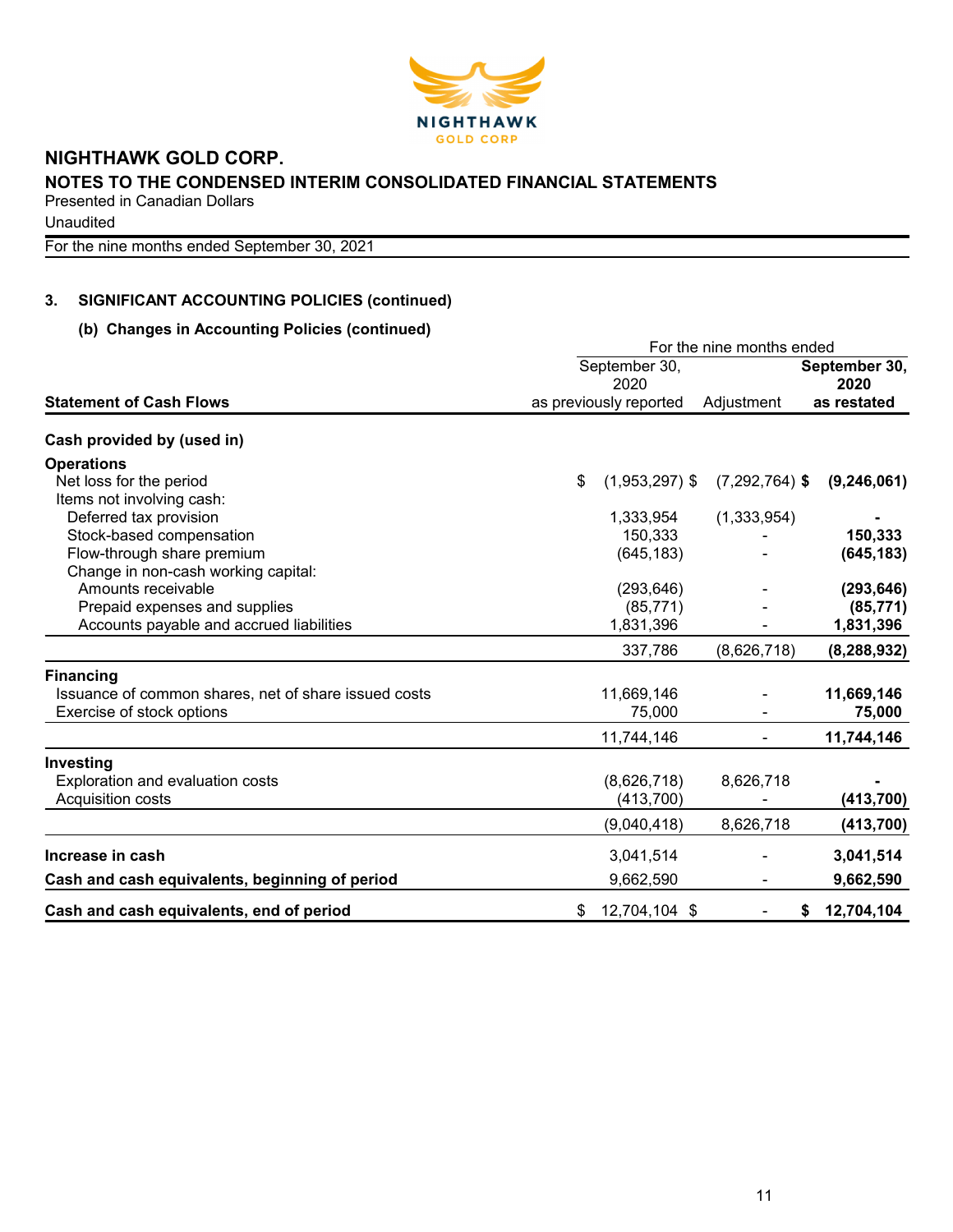

**Unaudited** 

For the nine months ended September 30, 2021

# **4. CRITICAL ACCOUNTING ESTIMATES AND SIGNIFICANT JUDGMENTS**

The preparation of these condensed interim consolidated financial statements requires management to make certain estimates and assumptions that affect the reported amounts of assets and liabilities at the date of the condensed interim consolidated financial statements and reported amounts of revenues and expenses during the reporting period. Actual outcomes could differ from these estimates. These condensed interim consolidated financial statements include estimates which, by their nature, are uncertain. The impacts of such estimates are pervasive throughout the consolidated financial statements, and may require accounting adjustments based on future occurrences. Revisions to accounting estimates are recognized in the period in which the estimate is revised and future periods if the revision affects both current and future periods. These estimates are based on historical experience, current and future economic conditions and other factors, including expectations of future events that are believed to be reasonable under the circumstances.

The Company has identified the following areas where estimates, assumptions and judgments are made and where actual results may differ from the estimates under different assumptions and conditions and may materially affect financial results of the Company's consolidated statements of financial position reported in future periods.

### *Significant Accounting Estimates*

## **(a) Share-Based Payments**

The determination of the fair value of stock options or warrants using the Black-Scholes option pricing model, requires the input of highly subjective assumptions, including the expected price volatility. Changes in the subjective input assumptions could materially affect the fair value estimate.

### **(b) Reclamation Provision**

The Company assesses its reclamation and remediation provisions at each reporting period or when new material information is available. The amounts recorded for reclamation and remediation provisions are based on estimates prepared by third party environmental specialists, if available, or by persons within the Company who have the relevant skills and experience. These estimates are based on remediation activities required by environmental laws, the expected timing of cash flows, and the pre-tax risk-free interest rates on which the estimated cash flows have been discounted. These estimates also include an assumption of the rate at which costs may inflate in future periods. Actual results could differ from these estimates. The estimates are related to the nature, cost and timing of the work to be completed, and may change with future changes to costs, environmental laws and regulations and remediation practices.

# *Significant Accounting Judgments*

### **(a) Going Concern**

These condensed interim consolidated financial statements have been prepared on a going concern basis and do not reflect the adjustments to the carrying values of assets and liabilities and the reported expenses and balance sheet classifications that would be necessary if the Company were unable to realize its assets and settle its liabilities as a going concern in the normal course of operations. Management has applied judgment in the assessment of the Company's ability to continue as a going concern, considering all available information, and concluded that the going concern assumption is appropriate for a period of at least twelve months following the end of the reporting period. Given the judgment involved, actual results may lead to a materially different outcome.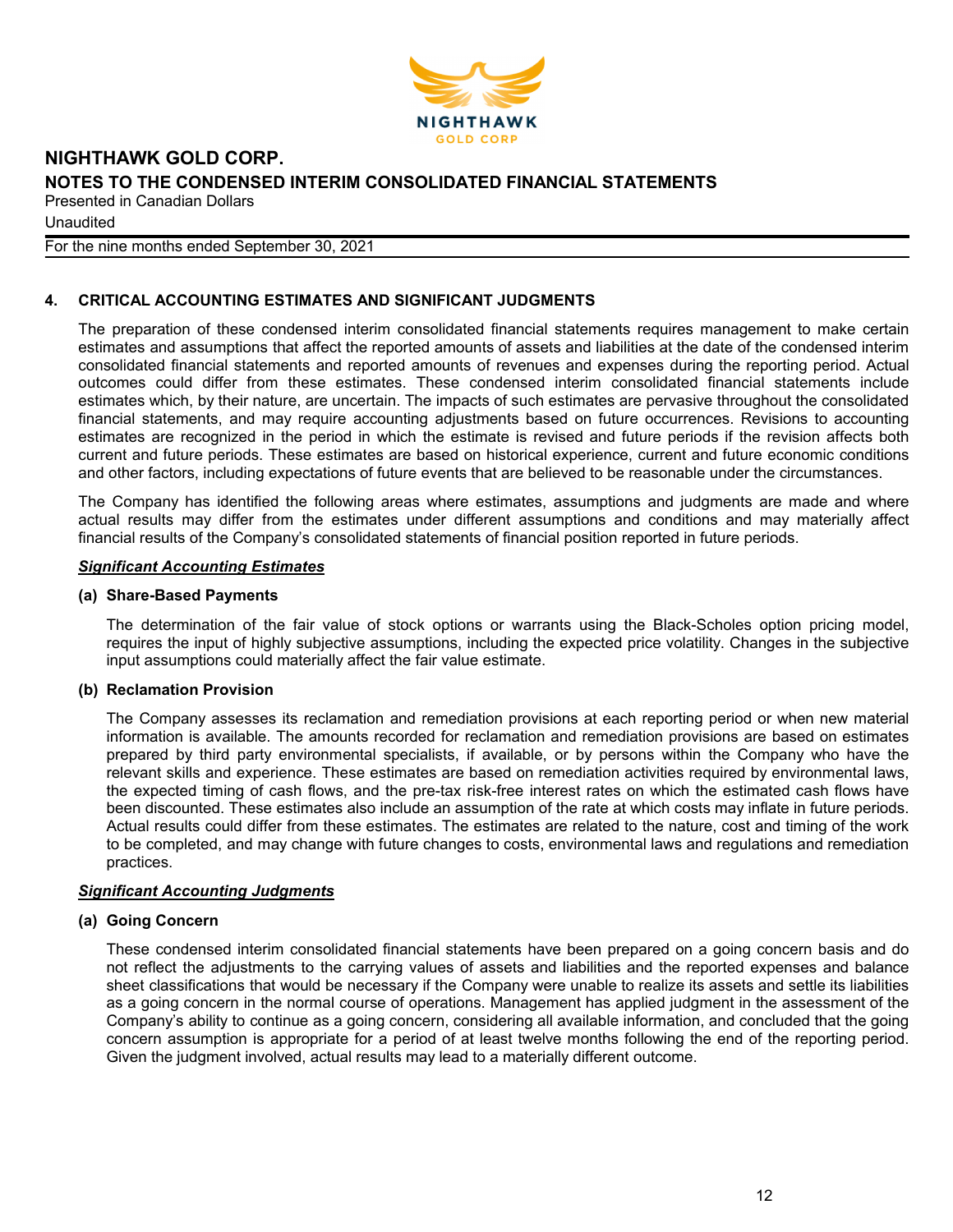

**Unaudited** 

For the nine months ended September 30, 2021

# **4. CRITICAL ACCOUNTING ESTIMATES AND SIGNIFICANT JUDGMENTS (continued)**

## *Significant Accounting Judgments (continued)*

## **(b) Exploration and Evaluation Expenditures**

The application of the Company's accounting policy for exploration and evaluation expenditure requires judgment to determine whether future economic benefits are likely, from either future exploitation or sale, or whether activities have not reached a stage that permits a reasonable assessment of the existence of reserves.

### **(c) Current and Deferred Taxes**

Tax regulations are very complex and changing regularly. As a result, the Company is required to make judgments about the tax applications, the timing of temporary difference reversals, and the estimated realization of tax assets. Also, all tax returns are subject to further government's reviews, with the potential reassessments. All those facts can impact current and deferred tax provisions, deferred tax assets and liabilities, and operation results.

# **5. RESTRICTED CASH**

During fiscal 2011, Nighthawk posted two irrevocable standby letters of credit with a Canadian chartered bank in the amount of \$401,000 (collectively, the "**Permit LOC's**") to provide security under its land use permit and water access licence for the existing reclamation work associated with the Damoti Reclamation Obligation *(notes 6 and 8)* as well as with its exploration activities relating to the Indin Lake Gold Property in the Northwest Territories, Canada. In March 2012, Nighthawk posted additional security of \$78,000 (the "**Additional Security**") upon receiving approval on its updated land use permit, which was submitted to support its expanded exploration activities on its Indin Lake Gold Property. During fiscal 2019, Nighthawk received its renewed land use permit and water access licence, thereby approving its exploration activities over the next 5 years, expiring in February 2024, and which are extendible up to February 2026. The Permit LOC's are secured by guaranteed investment certificates (the "**Permit GIC's**") at a Canadian chartered bank for the same amount. The Permit GIC's and the Additional Security may be recovered by Nighthawk at expiration of the land use permit and water access licence in absence of any environmental disturbances provided Nighthawk carries out activities to satisfy the Damoti Reclamation Obligation.

On January 26, 2012, under the terms of its agreement to acquire 100% ownership of the mineral claims and leases of the former producing Colomac Gold Mine (the "**Colomac Gold Project**") *(note 6)*, Nighthawk entered into three letters of credit totaling \$5,000,000 at a Canadian chartered bank in favour of Aboriginal Affairs and Northern Development Canada ("**AANDC**") to secure Nighthawk's service obligation to perform reclamation services on three other sites as follows: \$3,000,000 for the Diversified site, \$1,000,000 for the Spider Lake site and \$1,000,000 for the Chalco Lake site (collectively, the "**Colomac LOC's**") *(note 7)*. The Colomac LOC's are secured by guaranteed investment certificates (the "**Colomac GIC's**") at a Canadian chartered bank for the same amounts. Upon completion of the service obligation with respect to each reclamation site to the satisfaction of an independent third party engineer, the Colomac LOC's with respect to each site will be released and the hold restriction on the related Colomac GIC will be eliminated. At any time, the Company may terminate the liability relating to this service obligation, but as a consequence would relinquish the related Colomac GIC still held as security against the Colomac LOC's at that time.

In Fiscal 2013, the reclamation activities at the Chalco Lake site were completed and the approval of the third party engineer was obtained. As a result, the Colomac LOC with respect to the Chalco Lake site was released and the hold restriction on \$1,000,000 was eliminated at that time *(note 7)*.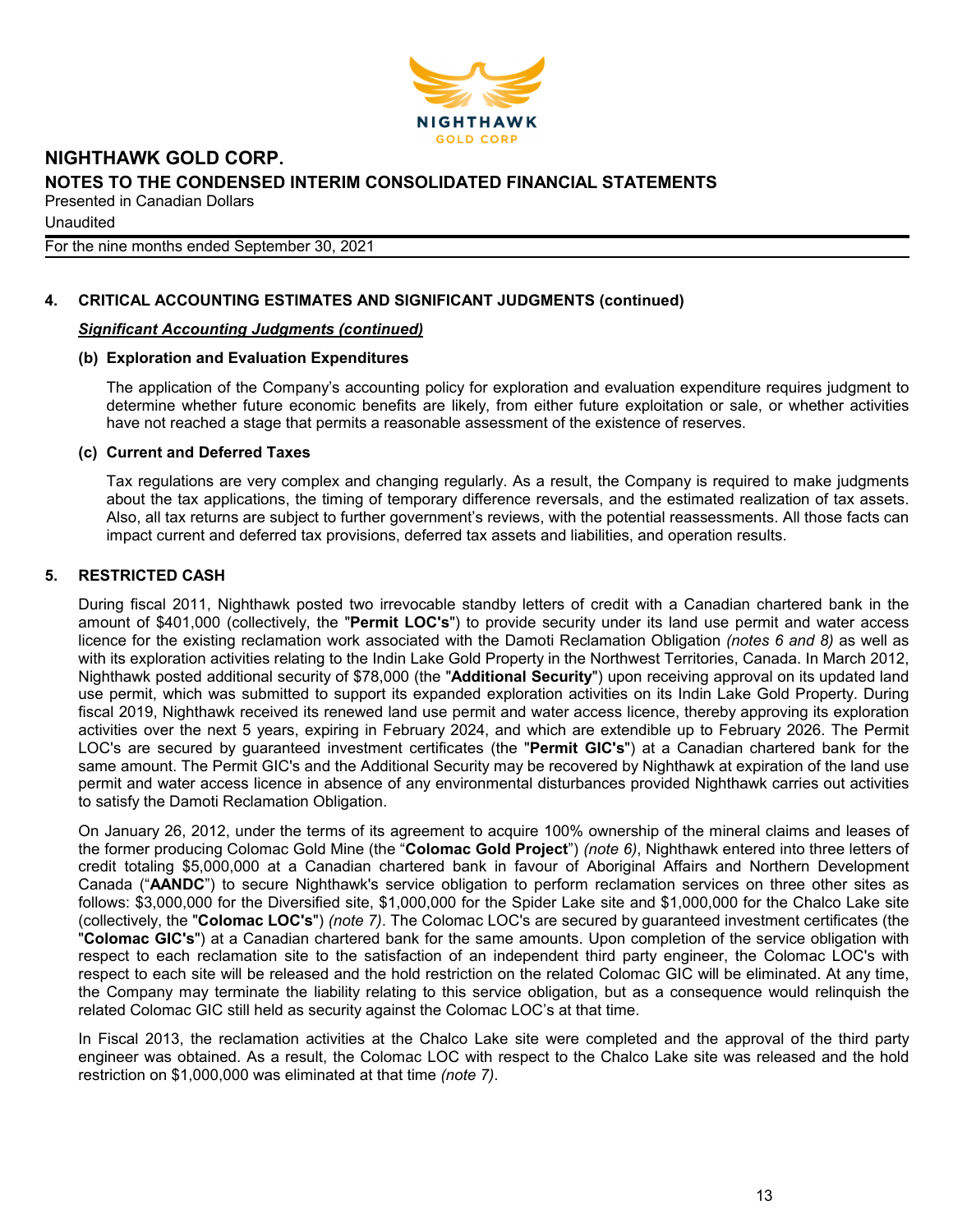

**Unaudited** 

For the nine months ended September 30, 2021

# **5. RESTRICTED CASH (continued)**

|                                         | Permit<br>security / Other |            |  | Colomac<br>GIC's |     | Total<br>restricted cash |
|-----------------------------------------|----------------------------|------------|--|------------------|-----|--------------------------|
| Balance - December 31, 2020             |                            | 669.310 \$ |  | 4.000.000 \$     |     | 4,669,310                |
| Purchase of additional letter of credit |                            | 60.000     |  | $\blacksquare$   |     | 60,000                   |
| Balance - September 30, 2021            |                            | 729.310 \$ |  | 4,000,000        | - S | 4,729,310                |

# **6. EXPLORATION AND EVALUATION EXPENDITURES**

## **Indin Lake Gold Property**

In August 2008, Nighthawk acquired 6 mining leases and 6 mining claims (the "**Damoti Lake Property**") which lie within Nighthawk's Indin Lake Gold Property in the Indin Lake Greenstone Belt located approximately 200 kilometres north of Yellowknife, Northwest Territories. The Damoti Lake Property is subject to an existing 2% net smelter return royalty. Nighthawk has carried out environmental assessments using a third party specialist and has estimated the cost of the Damoti Reclamation Obligation to be \$401,150 *(note 8)*.

Upon acquisition, a reclamation obligation existed at the Damoti Lake Property (the "**Damoti Reclamation Obligation**"). At the time of acquisition, the estimated cost of the Damoti Reclamation Obligation could not be reliably measured. Nighthawk has capitalized the Damoti Reclamation Obligation, and related assessment costs, as acquisition costs related to the Damoti Lake Property as the liability was assumed at acquisition. During the nine months ended September 30, 2021, Nighthawk incurred \$92,043 of assessment costs which have been capitalized as acquisition costs (2020 - \$37,576).

Under agreements dated January 7, 2011, and as amended on April 4, 2013, Nighthawk acquired 100% interest in 15 mining leases and 3 mining claims (the "**Indin Lake Properties**") within the Indin Lake Greenstone Belt, subject to existing net smelter royalties on certain claims ranging from 2% to 5%, by making payments of cash and shares totalling \$725,000. In January and April 2011, Nighthawk staked 107 additional mining claims in the Northwest Territories which link the Indin Lake Properties and the Damoti Lake Property, thereby consolidating much of the Indin Lake Gold Property's ground. In January 2020, the Company paid an aggregate of \$280,000 in cash and issued 200,000 common shares (valued at \$282,000) to purchase certain net smelter return and net profit interest royalties on the Indin Lake Properties.

In January 2012, Nighthawk completed an agreement to acquire 100% ownership of the mineral claims and leases of the Colomac Gold Project, located within the Indin Lake Greenstone Belt and contiguous to and surrounded by Nighthawk's existing Indin Lake Gold Property in the Northwest Territories, from AANDC. As consideration for the Colomac Gold Project, Nighthawk committed to perform reclamation services on three other sites within the Indin Lake Gold Property land package which are the responsibility of AANDC: the Diversified, Chalco Lake, and Spider Lake sites. The obligation for the services is to be carried out on behalf of AANDC to a maximum of \$5,000,000. See note 7 for further details on the provision for service obligation remaining at September 30, 2021. The Company did not assume the reclamation liabilities of these three sites and is not responsible for any historical environmental liabilities associated with the Colomac Gold Project. At any time, the Company may terminate the liability relating to this service obligation, but as a consequence would relinquish the related Colomac GIC still held as security against the Colomac LOC's at that time.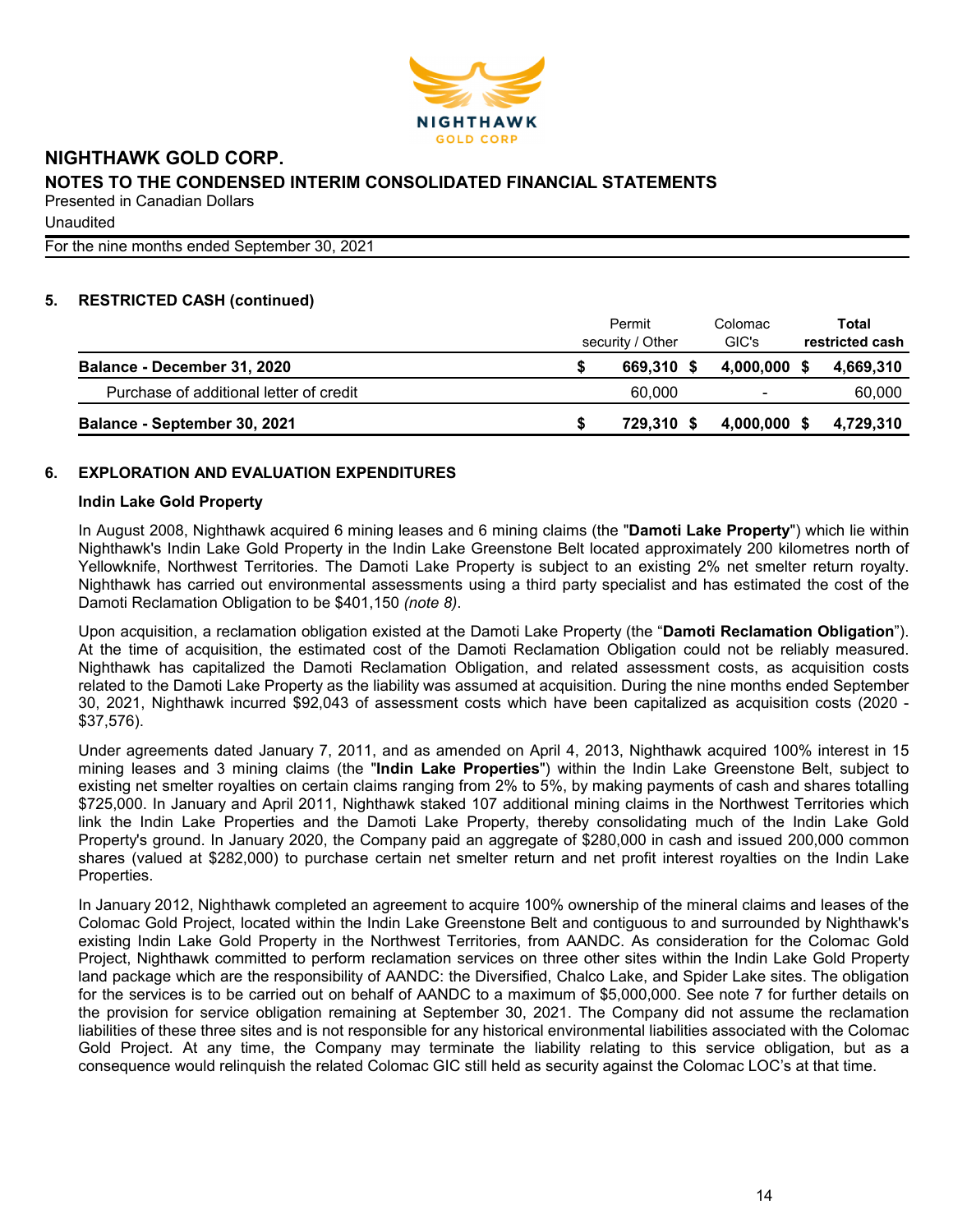

**Unaudited** 

#### For the nine months ended September 30, 2021

## **6. EXPLORATION AND EVALUATION EXPENDITURES (continued)**

Under an agreement dated February 17, 2021, the Company was granted an option to acquire a 100% interest in 4 contiguous mining leases adjacent to Nighthawk's existing Indin Lake Gold Property. As part of the terms of the option agreement, the Company has agreed to pay aggregate consideration of \$1.1 million (pursuant to the schedule below) and grant a 2.5% net smelter return ("**NSR**") royalty. In addition, the Company shall have the right, at any time, to purchase up to 100% of the NSR for up to \$2.5 million, thereby reducing the NSR to zero if the full 100% is purchased.

Payment Schedule:

- Upon execution of the option agreement - \$400,000 (satisfied by the issuance of 340,000 common shares of the Company valued at \$374,000; a gain on debt settlement of \$26,000 was recorded during the nine months ended September 30, 2021);

- On or before February 17, 2022 - \$350,000 in any proportion of common shares or cash, at Nighthawk's full discretion; and

- On or before February 17, 2023 - \$350,000 in any proportion of common shares or cash, at Nighthawk's full discretion.

|                                            |                                                     | December 31, 2020                |     |                     |  | <b>September 30, 2021</b>                                  |                                                |    |                                      |
|--------------------------------------------|-----------------------------------------------------|----------------------------------|-----|---------------------|--|------------------------------------------------------------|------------------------------------------------|----|--------------------------------------|
| <b>Mineral Property</b>                    | Option &<br><b>Acquisition Costs</b><br>Capitalized | Exploration<br>Costs<br>Expensed |     | Cumulative<br>Total |  | Option &<br><b>Acquisition Costs</b><br><b>Capitalized</b> | <b>Exploration</b><br>Costs<br><b>Expensed</b> |    | <b>Cumulative</b><br>Total           |
| Indin Lake Gold Property $$11,152,664$ $$$ |                                                     | 83,469,738                       | \$. | 94,622,402 \$       |  |                                                            | 11,678,312 \$ 111,761,873 \$ 123,440,185       |    |                                      |
|                                            |                                                     |                                  |     |                     |  |                                                            |                                                |    | Option &<br><b>Acquisition Costs</b> |
| Balance - December 31, 2020                |                                                     |                                  |     |                     |  |                                                            |                                                | \$ | 11,152,664                           |
| Option payments<br>Acquisition costs       |                                                     |                                  |     |                     |  |                                                            |                                                |    | 400,000<br>125,648                   |

#### **Balance - September 30, 2021 \$ 11,678,312**

|                                                  | Three months ended<br>September 30, |              | Nine months ended<br>September 30, |           |  |
|--------------------------------------------------|-------------------------------------|--------------|------------------------------------|-----------|--|
|                                                  | 2021                                | 2020         | 2021                               | 2020      |  |
| <b>Drilling</b>                                  | \$<br>5,348,832 \$                  | 1,949,081 \$ | $9,911,993$ \$                     | 2,658,440 |  |
| Transportation                                   | 3,844,721                           | 1.431.626    | 7.744.937                          | 2,116,350 |  |
| Camp                                             | 2,607,827                           | 1,057,563    | 5.414.030                          | 1,737,789 |  |
| Geological & consultant fees                     | 2,176,579                           | 821.508      | 4, 152, 152                        | 1,264,386 |  |
| Assaying & analytical                            | 301,306                             | 305,734      | 790,521                            | 503,935   |  |
| Licenses & permits                               | 48,099                              | 9,338        | 232,105                            | 86,526    |  |
| Administrative & other                           | 8,889                               | 8.554        | 33.902                             | 23.698    |  |
| Prospecting                                      |                                     | 85.175       | 12.495                             | 100,845   |  |
| Metallurgy                                       |                                     | 29,165       |                                    | 129,061   |  |
| Environmental                                    |                                     | 4,588        |                                    | 4,588     |  |
| Geophysics                                       |                                     | 1,100        |                                    | 1,100     |  |
| <b>Total Exploration and Evaluation Expenses</b> | \$<br>14,336,253 \$                 | 5.703.432 \$ | 28,292,135 \$                      | 8,626,718 |  |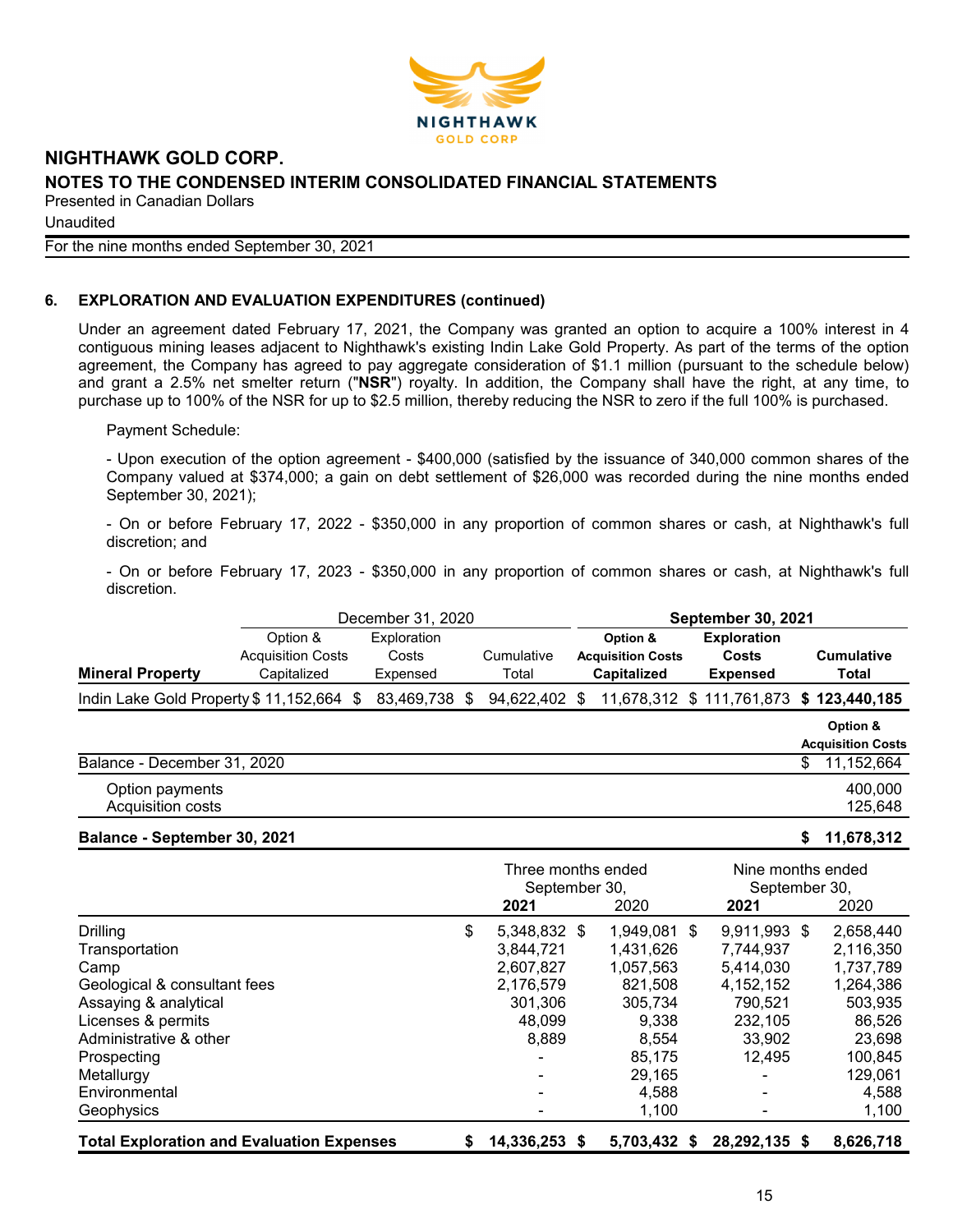

Unaudited

For the nine months ended September 30, 2021

# **7. PROVISION FOR SERVICE OBLIGATION**

As consideration for the Colomac Gold Project *(note 6)*, Nighthawk agreed to perform reclamation services on three other sites within the Indin Lake Gold Property land package which are the responsibility of AANDC: Diversified, Chalco Lake, and Spider Lake. The obligation for the reclamation services is to be carried out on behalf of AANDC to a maximum of \$5,000,000. Upon closing, Nighthawk entered into the Colomac LOC's totaling \$5,000,000 in favour of AANDC to secure Nighthawk's obligation to perform the services for each site. The Colomac LOC's are secured by the Colomac GIC's at a Canadian chartered bank for the same amounts *(note 5)*.

Nighthawk did not assume the reclamation liabilities of these three sites. Upon completion of the service obligation with respect to each site to the satisfaction of an independent third party engineer, the Colomac LOC's with respect to each site will be released and the hold restriction on the related Colomac GIC will be eliminated. At any time, the Company may terminate the liability relating to this service obligation, but as a consequence would relinquish the related Colomac GIC still held as security against the Colomac LOC's at that time. In March 2013, the reclamation activities at the Chalco Lake site were completed upon approvals of the third party engineer.

**Service Obligation**

| Balance - December 31, 2020 and September 30, 2021 | \$3,012,314 |
|----------------------------------------------------|-------------|
|                                                    |             |

### **8. RECLAMATION PROVISION**

Upon acquisition of the Damoti Lake Property *(note 6)*, the Damoti Reclamation Obligation existed at the Damoti Lake Property. At the time of acquisition, the estimated cost of the Damoti Reclamation Obligation could not be reliably measured. Nighthawk has since carried out environmental assessments using a third party specialist and estimated the cost of the Damoti Reclamation Obligation to be \$401,150. Nighthawk has posted the Permit GIC's and the additional security for an amount of \$669,310 to provide security under its land use permit and water access licence for the Damoti Reclamation Obligation as well as for exploration activities relating to the Indin Lake Gold Property.

**Balance - December 31, 2020 and September 30, 2021 \$ 401,150**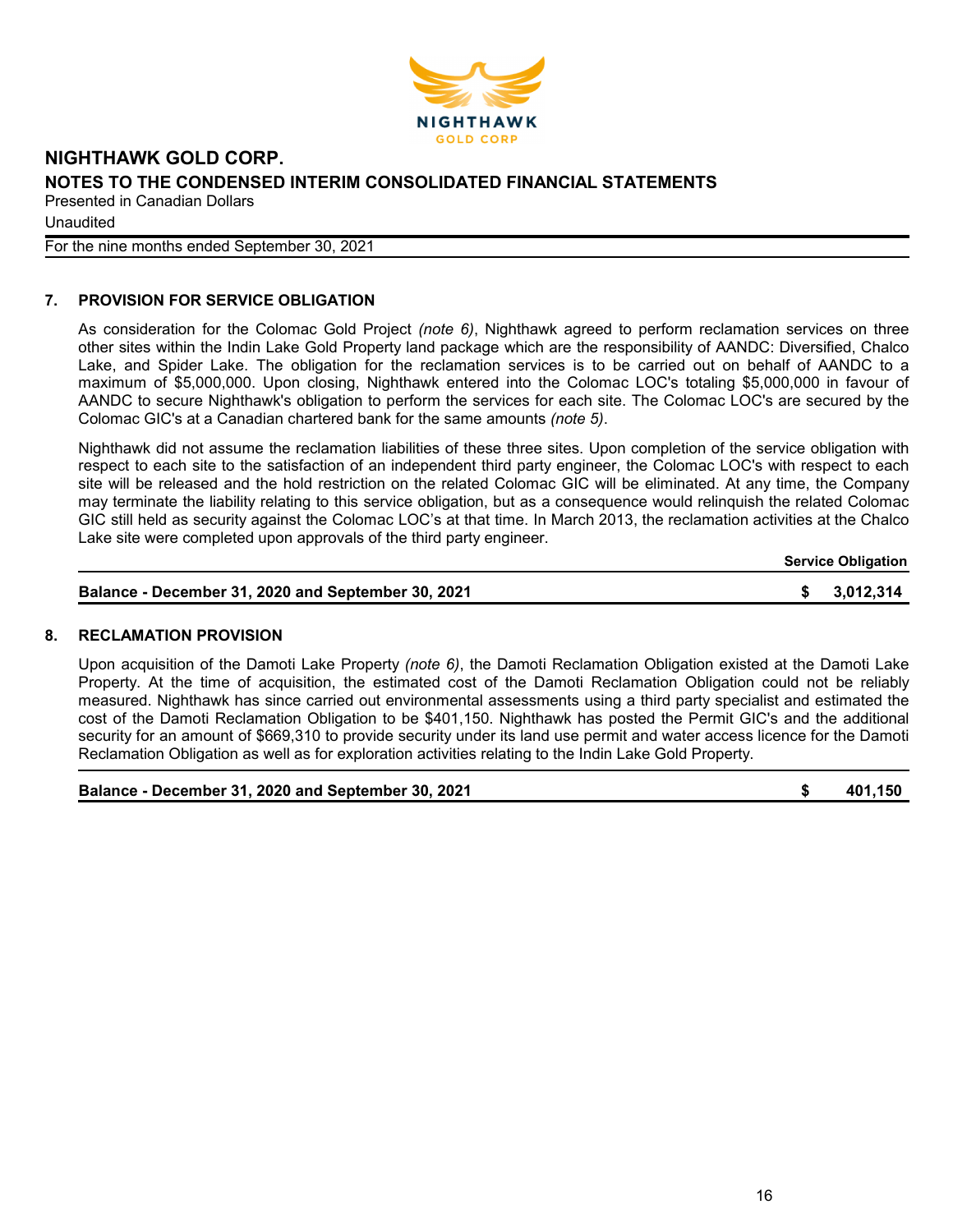

**Unaudited** 

For the nine months ended September 30, 2021

## **9. SHARE CAPITAL**

**(a) Common Shares Authorized Capital** - Unlimited common shares **Issued**

|                                                           | Number of  |               |
|-----------------------------------------------------------|------------|---------------|
|                                                           | shares     | Consideration |
| Balance - December 31, 2020                               | 51,051,500 | \$104,003,121 |
| Issuance of common shares on Kim and Cass Option (note 6) | 340,000    | 374,000       |
| Issued for cash - flow-through units April 2021           | 865,000    | 994,750       |
| Issued for cash - premium flow-through units April 2021   | 5,750,000  | 7,503,750     |
| Issued for cash - common share units April 2021           | 2,550,000  | 2,448,000     |
| April 2021 Warrants                                       |            | (814, 185)    |
| Flow-through share premium April 2021                     |            | (2, 148, 100) |
| Share issue costs April 2021                              |            | (745, 962)    |
| Issued for cash - premium flow-through units July 2021    | 11,589,500 | 17,500,145    |
| Issued for cash - common share units July 2021            | 8,265,250  | 9,505,038     |
| July 2021 Warrants                                        |            | (2,535,522)   |
| July 2021 Broker Warrants                                 |            | (214, 193)    |
| Flow-through share premium July 2021                      |            | (4, 172, 220) |
| Share issue costs July 2021                               |            | (2,010,680)   |
| Vesting of share units                                    | 100,000    | 171,500       |
| $\sim$ $\sim$ $\sim$ $\sim$ $\sim$ $\sim$                 |            |               |

### **Balance - September 30, 2021 80,511,250 \$ 129,859,442**

On April 8, 2021, the Company completed private placement pursuant to which the syndicate of underwriters purchased 2,550,000 units ("**2021 Units**"), 865,000 flow-through units (the "**2021 FT Units**"), and 5,750,000 premium flow-through units (the "**2021 Premium FT Units**") on a bought deal private placement basis (the "**2021 Offering**") for aggregate proceeds of \$10.95 million. The 2021 Units were sold at a price of \$0.96 per 2021 Unit, the 2021 FT Units were sold at a price of \$1.15 per 2021 FT Unit, and the 2021 Premium FT Units were sold at a price of \$1.305 per 2021 Premium FT Unit. Each 2021 Unit was comprised of one non-flow-through common share and 0.4 of one common share purchase warrant (each whole warrant, a "**2021 Warrant**"). Each 2021 FT Unit was comprised of one flow-through common share and 0.4 of one 2021 Warrant. Each 2021 Premium FT Unit was comprised of one flowthrough common share and 0.4 of one 2021 Warrant. The common share component of both the 2021 FT Units and the 2021 Premium FT Units were qualified as "flow-through shares" within the meaning of the Income Tax Act (Canada). Each 2021 Warrant entitled the holder thereof to acquire one common share at a price of \$1.35 until the date that is 24 months following the closing date of the 2021 Offering.

On July 7, 2021, the Company completed a public offering of 8,265,250 units ("**July 2021 Units**") and 11,589,500 flow-through units ("**July 2021 FT Units**") on a bought deal basis for aggregate proceeds of approximately \$27 million. The July 2021 Units were sold at a price of \$1.15 per unit, and the July 2021 FT Units were sold at a price of \$1.51 per FT Unit. Each July 2021 Unit was composed of one non-flow-through common share and half of one common share purchase warrant. Each whole warrant entitled the holder thereof to acquire one common share at a price of \$1.50 until July 7, 2023 (a "**July 2021 Warrant**"). Each July 2021 FT Unit was composed of one flow-through common share and half of one July 2021 Warrant, issued on a flow-through basis. The underwriters were issued 595,642 broker warrants exercisable until July 7, 2023, at an exercise price equal to \$1.15 per common share.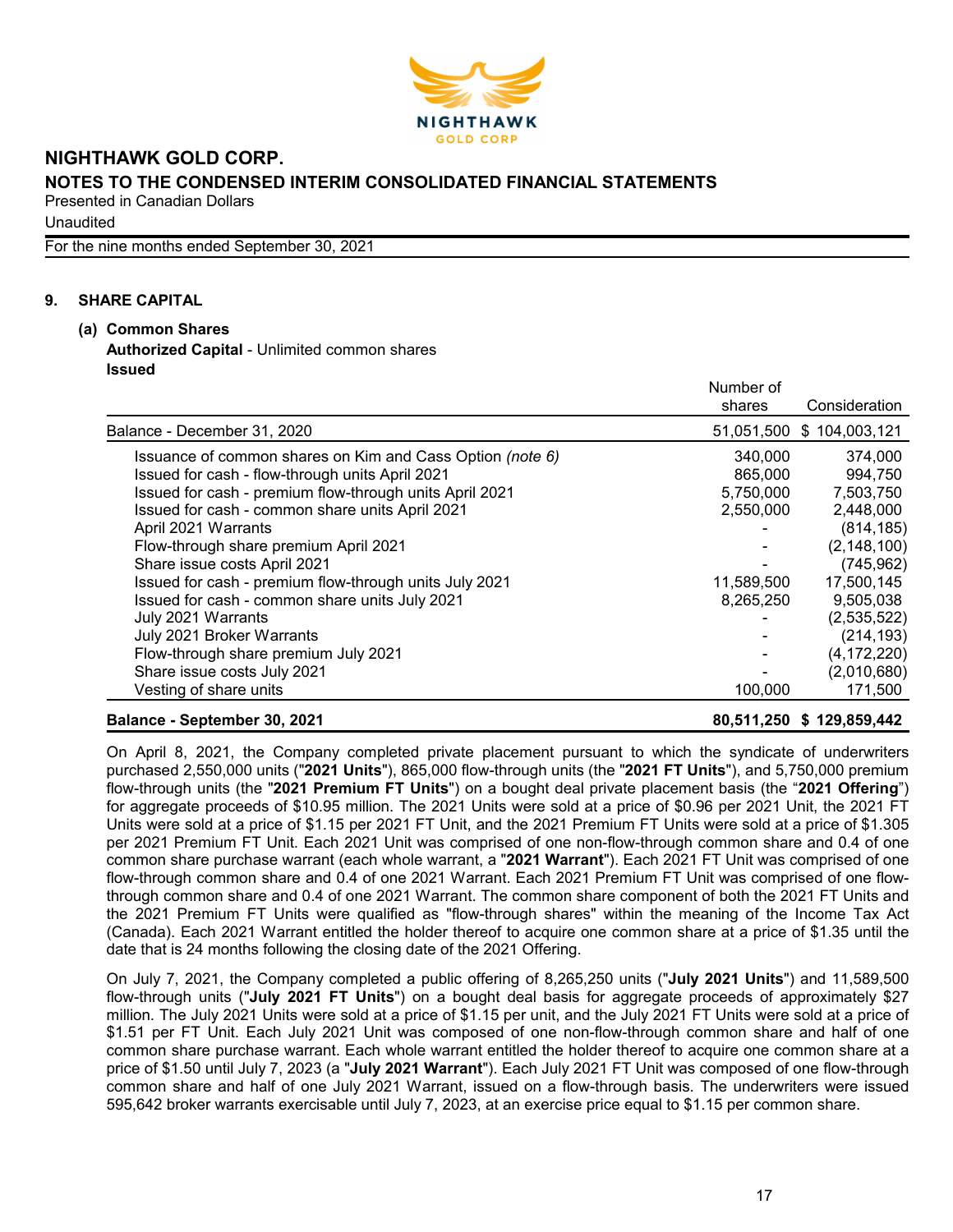

**Unaudited** 

For the nine months ended September 30, 2021

## **9. SHARE CAPITAL (continued)**

### **(b) Warrants**

|                                        | Warrants      | <b>Allocated</b><br>value |
|----------------------------------------|---------------|---------------------------|
| Balance - December 31, 2020            | 1,335,796 \$  | 516,712                   |
| April 2021 Warrants (note 9(a))        | 3.666.000     | 814,185                   |
| July 2021 Warrants (note 9(a))         | 9.927.375     | 2,535,522                 |
| July 2021 Broker Warrants (note 9(a))  | 595.642       | 214,193                   |
| Expiry of warrants and broker warrants | (1,335,796)   | (516, 712)                |
| Balance - September 30, 2021           | 14,189,017 \$ | 3,563,900                 |

During the nine months ended September 30, 2021, the following warrants were issued and valued using the Black-Scholes option pricing model parameters listed below (in each case with no dividends and a nil forfeiture rate):

|                                                               |                              |                       |                                  | <b>Black-Scholes Option Pricing Parameters</b> |                                 |                             |                   |
|---------------------------------------------------------------|------------------------------|-----------------------|----------------------------------|------------------------------------------------|---------------------------------|-----------------------------|-------------------|
|                                                               | <b>Expiry date</b>           | <b>Exercise price</b> | <b>Grant date</b><br>stock price | <b>Risk-free</b><br>interest rate              | <b>Expected life</b><br>(years) | <b>Volatility</b><br>factor | <b>Fair value</b> |
| April 2021 Warrants<br>July 2021 Warrants<br>July 2021 Broker | Apr. 8, 2023<br>Jul. 7. 2023 | \$1.35<br>\$1.50      | \$0.86<br>\$1.01                 | 0.23%<br>0.23%                                 | 2.0<br>2.0                      | 76%<br>73%                  | \$0.24<br>\$0.28  |
| Warrants                                                      | Jul. 7. 2023                 | \$1.15                | \$1.01                           | 0.23%                                          | 2.0                             | 73%                         | \$0.36            |

A summary of Nighthawk's outstanding warrants at September 30, 2021 is presented below:

|                              | <b>Number of</b> |                       |                    |  |  |  |
|------------------------------|------------------|-----------------------|--------------------|--|--|--|
| <b>Issue date</b>            | warrants         | <b>Exercise price</b> | <b>Expiry date</b> |  |  |  |
| April 8, 2021                | 3,666,000        | \$1.35                | April 8, 2023      |  |  |  |
| July 7, 2021                 | 9.927.375        | \$1.50                | July 7, 2023       |  |  |  |
| July 7, 2021 Broker Warrants | 595.642          | \$1.15                | July 7, 2023       |  |  |  |
|                              | 14,189,017       |                       |                    |  |  |  |

Option pricing models require the use of highly subjective estimates and assumptions including the expected stock price volatility. Volatility is based on the historical volatility of Nighthawk. Changes in the underlying assumptions can materially affect the fair value estimates.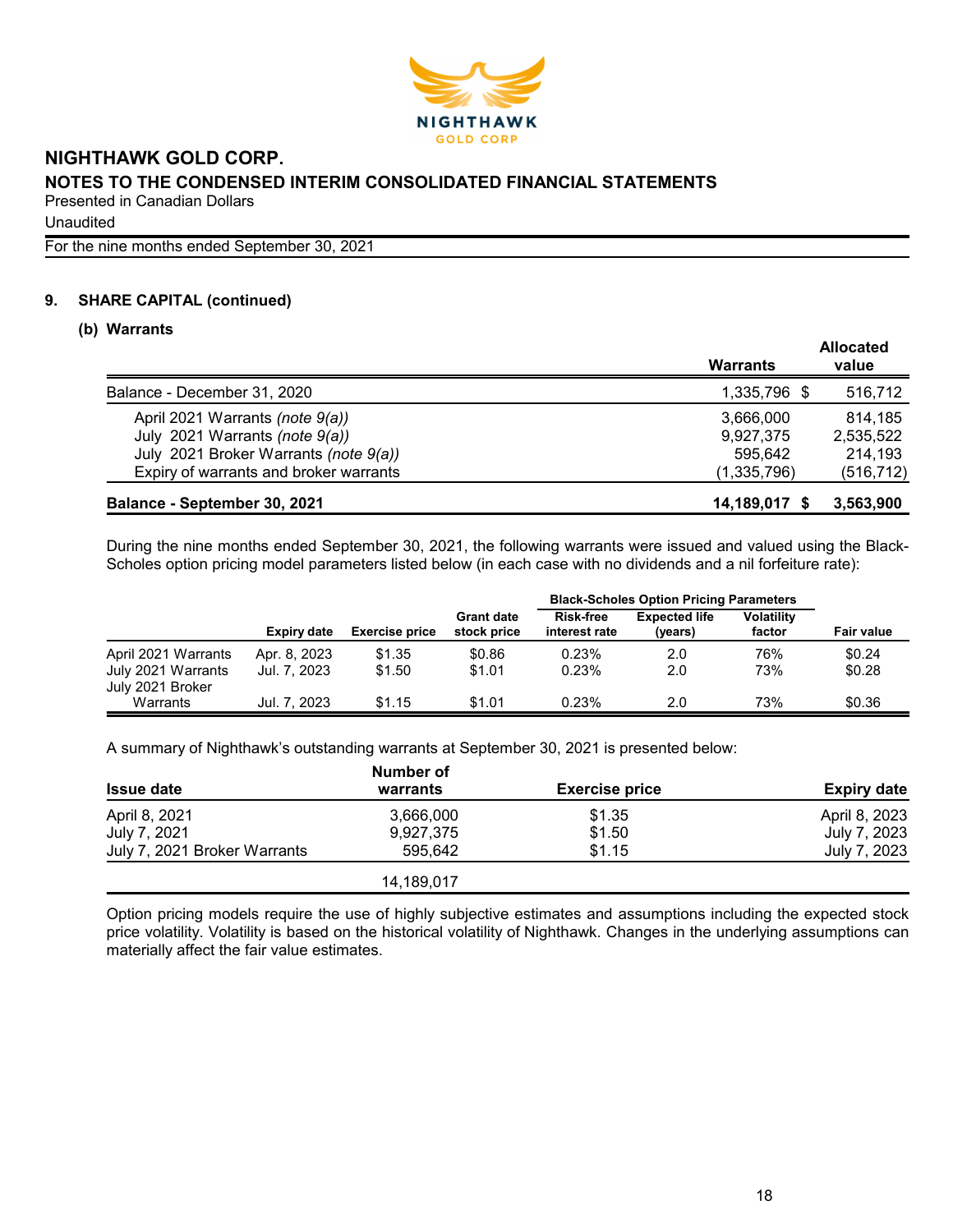

Unaudited

For the nine months ended September 30, 2021

## **9. SHARE CAPITAL (continued)**

### **(c) Contributed Surplus**

## **Share-based Payment Reserve**

| Expiry of warrants and broker warrants |            |
|----------------------------------------|------------|
| Exercise of share units                | (171,500)  |
| Stock-based compensation               | 1.292.672  |
| Balance - December 31, 2020            | 18.567.340 |

#### **Incentive Plans**

The shareholders of Nighthawk have approved a stock option plan (the "**Stock Option Plan**") and a share unit plan (the "**Share Unit Plan**" and together with the Stock Option Plan, the "**Incentive Plans**"). The Incentive Plans supersede the previous option plan of Nighthawk, however, awards outstanding under the previous option plan continue to be outstanding and governed by the previous stock option plan. The Incentive Plans are each a "rolling evergreen" plan and provide that the number of common shares of Nighthawk available for issuance from treasury under the Incentive Plans or any other security based compensation arrangement (pre-existing or otherwise, including the previous option plan), subject to adjustments, shall not exceed 10% of the issued and outstanding common shares of the Nighthawk at the time of grant. Any increase in the issued and outstanding common shares of Nighthawk will result in an increase in the available number of common shares issuable under the Incentive Plans. Any issuance of common shares from treasury pursuant to the settlement of stock options or share units granted pursuant to the Incentive Plans shall automatically replenish the number of common shares issuable under the Incentive Plans. When each option or share unit is exercise/settled (as applicable), cancelled or terminated, a common share shall automatically be made available for the grant of a stock option/share unit under the Incentive Plans.

### Stock Option Plan

The Stock Option Plan provides for the issuance of stock options to acquire common shares to employees, directors, officers, consultants, and management company employees of Nighthawk. The period within which stock options may be exercised and the number of stock options which may be exercised in any such period are determined by the Board of Directors at the time of grant of such stock options, however, that the maximum term of any stock option awarded under the Stock Option Plan is ten (10) years. The exercise price per common shares under a stock option is determined by the Board of Directors, but in any event, shall not be lower than the "market price" of the common shares on the date of grant of the stock option. **Weighted** 

|                              | Number of<br>options | weighted<br>average<br>exercise price |
|------------------------------|----------------------|---------------------------------------|
| Balance - December 31, 2020  | 3,093,500            | 2.28                                  |
| Granted                      | 1,950,000            | 1.19                                  |
| <b>Expired</b>               | (681,000)            | 1.62                                  |
| Balance - September 30, 2021 | 4,362,500            | 1.89                                  |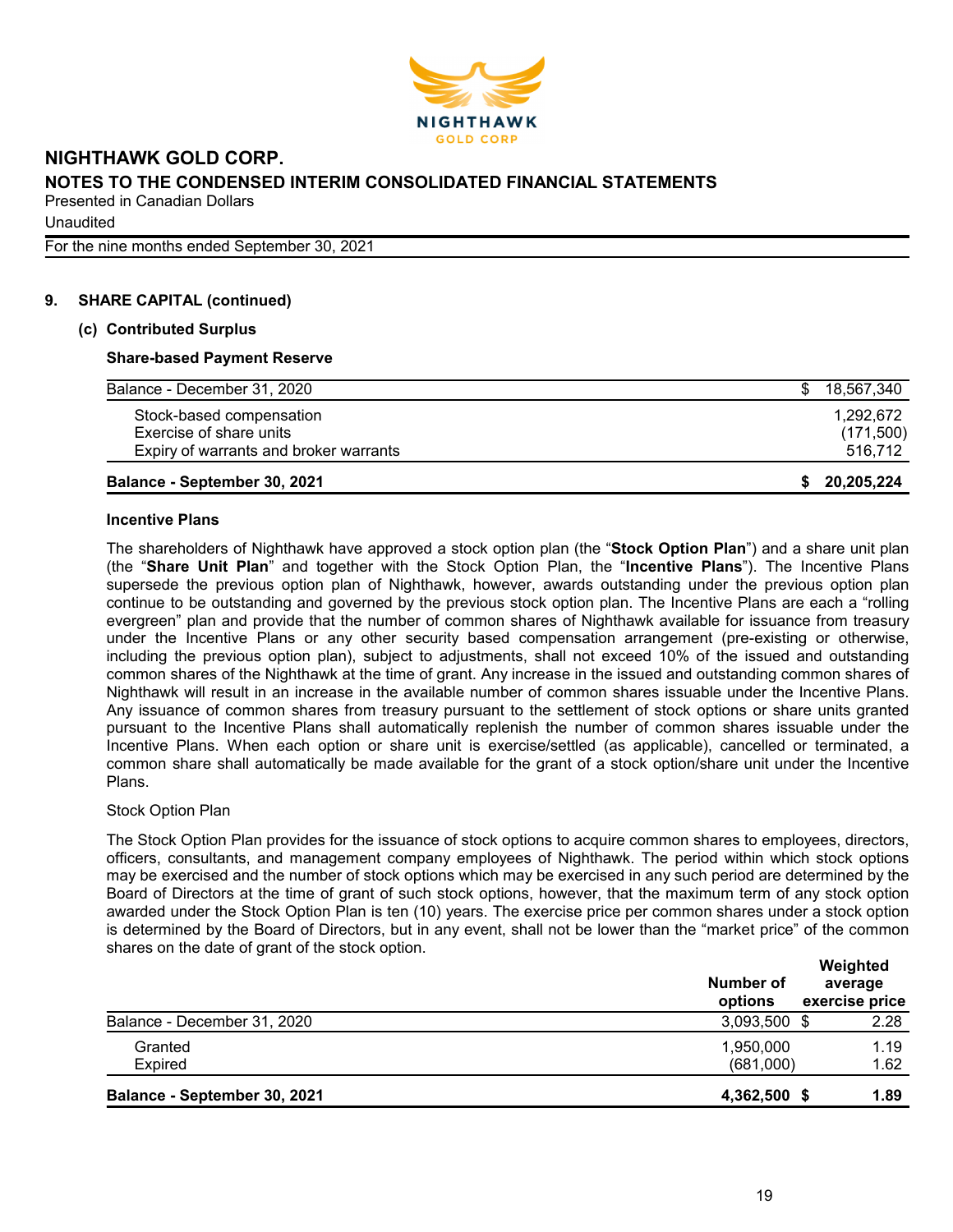

**Unaudited** 

For the nine months ended September 30, 2021

## **9. SHARE CAPITAL (continued)**

## **(c) Contributed Surplus (continued)**

During the three and nine months ended September 30, 2021, the following stock options were issued and valued using the Black-Scholes option pricing model parameters listed below (in each case with no dividends and a nil forfeiture rate):

|                                      |                                               |      |                                  | <b>Black-Scholes option pricing parameters</b> |                                 |                             |                   |
|--------------------------------------|-----------------------------------------------|------|----------------------------------|------------------------------------------------|---------------------------------|-----------------------------|-------------------|
| Expiry date                          | Number of<br><b>Exercise price</b><br>options |      | <b>Grant date</b><br>stock price | <b>Risk-free</b><br>interest rate              | <b>Expected life</b><br>(years) | <b>Volatility</b><br>factor | <b>Fair value</b> |
| Nine months ended September 30, 2021 |                                               |      |                                  |                                                |                                 |                             |                   |
| January 1, 2026 <sup>(a)</sup>       | 250,000                                       | 1.32 | 1.32                             | 0.39                                           | 5.0                             | 84%                         | \$0.88            |
| April 14, 2026 <sup>(b)</sup>        | 1.700.000                                     | 1.17 | 1.17                             | 0.74                                           | 5.0                             | 76%                         | \$0.71            |

(a) Options vest in 4 equal instalments on the date of grant and on the first, second and third anniversaries of the option grant.

(b) Options vest in 3 equal instalments on the date of grant and on the first and second anniversaries of the option grant.

A summary of Nighthawk's outstanding stock options at September 30, 2021 is presented below: **Weighted average**

| <b>Grant date</b>  | <b>Options</b><br>outstanding | <b>Options</b><br>exercisable | <b>Exercise price</b> | <i>vvelgned average</i><br>remaining life<br>(years) |
|--------------------|-------------------------------|-------------------------------|-----------------------|------------------------------------------------------|
| March 20, 2017     | 750,000                       | 750,000                       | \$4.00                | 0.5                                                  |
| September 19, 2018 | 711,000                       | 711.000                       | \$2.00                | 2.0                                                  |
| December 10, 2019  | 376,500                       | 376,500                       | \$2.10                | 3.2                                                  |
| October 5, 2020    | 75,000                        | 75,000                        | \$1.30                | 4.0                                                  |
| December 2, 2020   | 500,000                       | 125,000                       | \$1.26                | 4.2                                                  |
| January 1, 2021    | 250,000                       | 62.500                        | \$1.32                | 4.3                                                  |
| April 14, 2021     | 1,700,000                     | 566,667                       | \$1.17                | 4.6                                                  |
|                    | 4,362,500                     | 2,666,667                     | \$1.89                | 3.2                                                  |

Option pricing models require the use of highly subjective estimates and assumptions including the expected stock price volatility. Volatility is based on the historical volatility of Nighthawk. Changes in the underlying assumptions can materially affect the fair value estimates. The options issued to non-employees were valued using the fair value of the equity instrument granted in the absence of a reliable estimate of the fair value of the goods or services received.

### Share Unit Plan

The Share Unit Plan provides for the issuance of share units to employees, directors, officers, consultants, and management company employees of Nighthawk. Share units are units created by means of an entry on the books of Nighthawk representing the right to receive one common share (subject to adjustments) issued from treasury per share unit. The number of share units granted and any applicable vesting conditions are determined in the discretion of the Board of Directors (or a committee thereof) on the date of grant. In granting share units, the Board of Directors (or a committee thereof) may include other terms, conditions, and/or vesting criteria which are not inconsistent with the Share Unit Plan. Share units are settled by way of issuance of common shares from treasury as soon as practicable following the maturity date in accordance with the Share Unit Plan.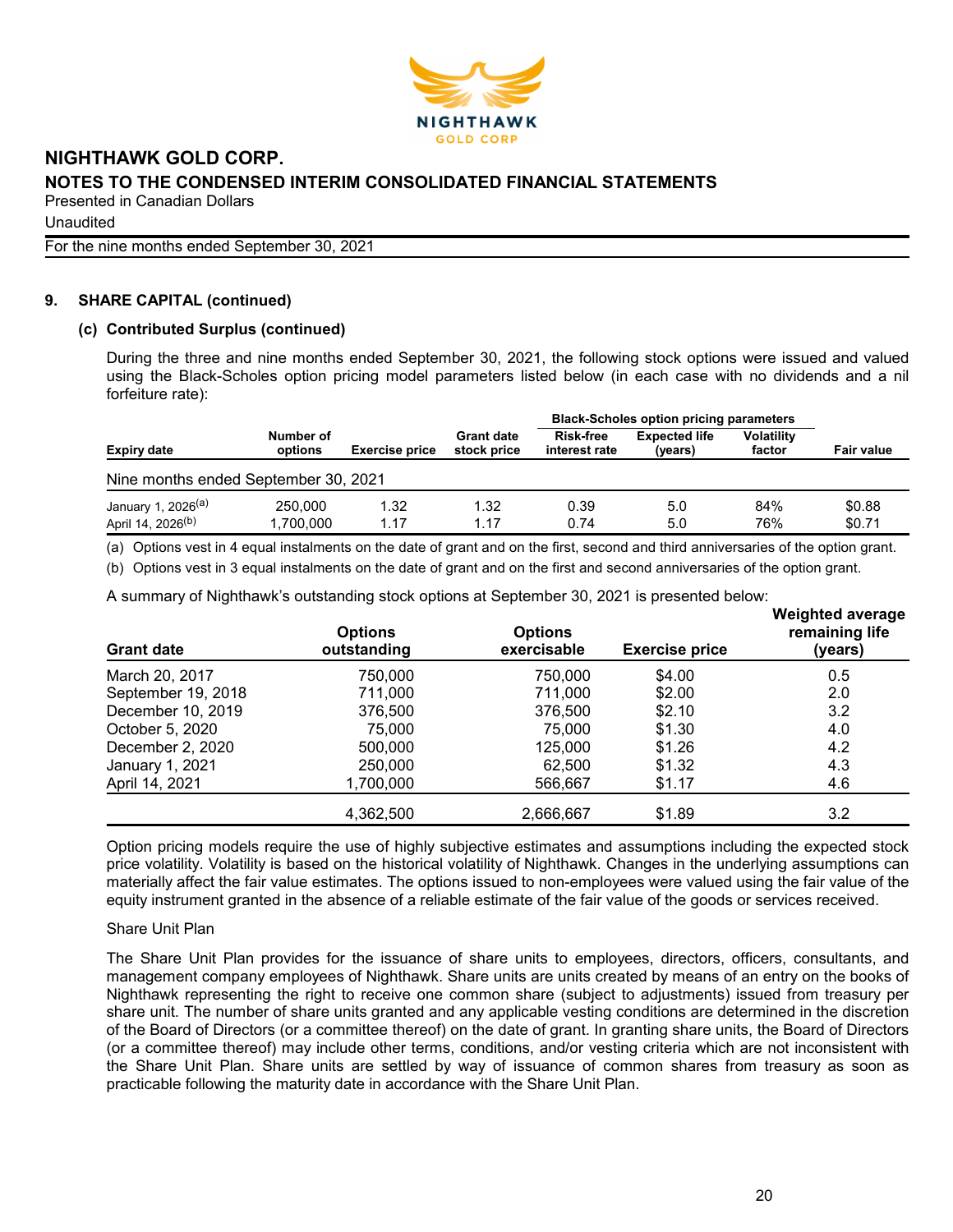

**Unaudited** 

For the nine months ended September 30, 2021

# **9. SHARE CAPITAL (continued)**

## **(c) Contributed Surplus (continued)**

The grant date fair value of the share units equals the fair market value of the corresponding shares at the grant date. The fair value of these equity-settled awards is recognized as compensation expense with a corresponding increase in equity. The total amount expensed is recognized over the vesting period, which is the period over which all the specified vesting conditions should be satisfied.

During the nine months ended September 30, 2021, the Company granted 125,000 share units to an officer under its Share Unit Plan. The share units issued to the officer will vest in three equal installments on the first, second and third anniversaries from the date of grant. During the nine months ended September 30, 2020, the Company did not grant any share units under its Share Unit Plan. Compensation for the nine months ended September 30, 2021 was \$311,334 (nine months ended September 30, 2020 - \$150,333) and was recorded as stock based compensation in the statement of loss and comprehensive loss. During the nine months ended September 30, 2021, 100,000 share unit were exercised and \$171,500 was transferred from share-based payment reserve to share capital.

As at September 30, 2021, there were 636,500 share units outstanding (September 30, 2020 - 286,500 outstanding and no units exercisable).

### **10. NET LOSS PER SHARE**

Net loss per share has been calculated using the weighted average number of shares outstanding during the three and nine months ended September 30, 2021 and 2020.

|                                                                                    | Three months ended<br>September 30, |                           |                           | Nine months ended<br>September 30,                                |                      |  |
|------------------------------------------------------------------------------------|-------------------------------------|---------------------------|---------------------------|-------------------------------------------------------------------|----------------------|--|
|                                                                                    |                                     | 2021                      | 2020                      | 2021                                                              | 2020                 |  |
| Net loss for the period<br>Basic and fully diluted weighted average number of      |                                     |                           |                           | $$$ (12,416,277) $$$ (5,405,286) $$$ (25,340,698) $$$ (9,246,061) |                      |  |
| shares outstanding during the period<br>Basic and fully diluted net loss per share |                                     | 78,982,084<br>$(0.16)$ \$ | 47,531,058<br>$(0.11)$ \$ | 63,426,734<br>$(0.40)$ \$                                         | 45,697,067<br>(0.20) |  |

Fully diluted weighted average common shares outstanding for the three and nine months ended September 30, 2021 and 2020 are not reflective of the outstanding stock options and warrants as their exercise would be anti-dilutive in the loss per share calculation.

# **11. RELATED PARTY DISCLOSURES**

## **(a) Director and Executive Management Compensation**

Directors and executive management's compensation for the three and nine months ended September 30, 2021 and 2020 consisted of the following:

|                                        |   | Three months ended<br>September 30, | Nine months ended<br>September 30, |              |  |         |
|----------------------------------------|---|-------------------------------------|------------------------------------|--------------|--|---------|
|                                        |   | 2021                                | 2020                               | 2021         |  | 2020    |
| Cash compensation                      | S | 175,000 \$                          | $139,611$ \$                       | 580,742 \$   |  | 388,911 |
| <b>Employment benefits</b>             |   | 5,793                               | 5,661                              | 25,502       |  | 16,332  |
| Fair value of stock-based compensation |   | 312,279                             | 50,111                             | 1,230,143    |  | 150,333 |
|                                        | S | 493,072 \$                          | 195,383 \$                         | 1,836,387 \$ |  | 555,576 |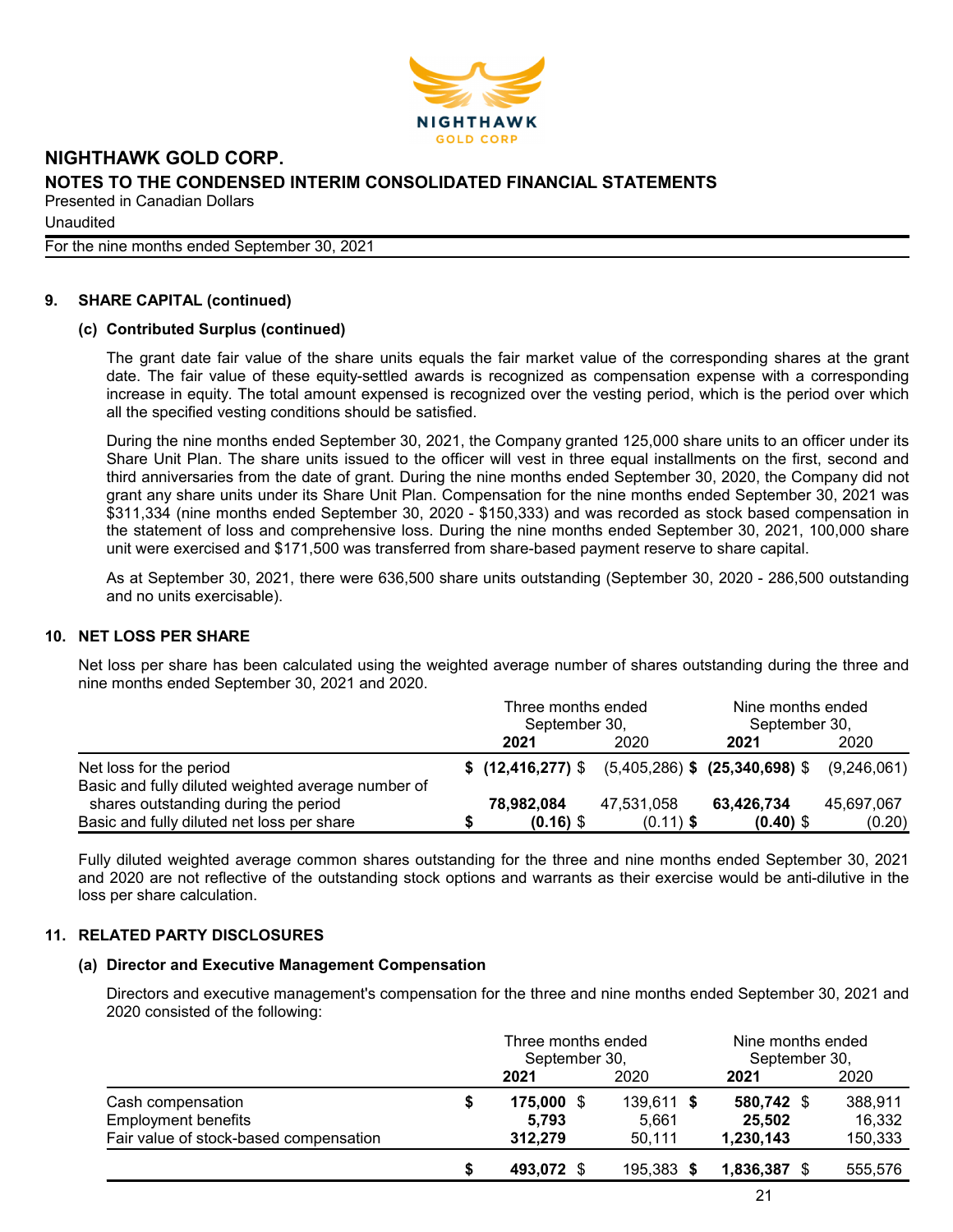

Unaudited

For the nine months ended September 30, 2021

# **11. RELATED PARTY DISCLOSURES (continued)**

## **(b) Director and Executive Management Transactions**

The aggregate value of transactions and outstanding balances relating to entities over which directors and executive management have control or significant influence were as follows:

|                                     | <b>Transaction value</b><br>for the nine months ended<br>Balance outstanding as at |   |                       |  |                       |  |                       |  |                      |  |
|-------------------------------------|------------------------------------------------------------------------------------|---|-----------------------|--|-----------------------|--|-----------------------|--|----------------------|--|
| Transaction                         | Note                                                                               |   | September 30,<br>2021 |  | September 30,<br>2020 |  | September 30,<br>2021 |  | December 31.<br>2020 |  |
| Geological consulting               | '1)                                                                                | S | 22,550 \$             |  | 168,000 \$            |  |                       |  |                      |  |
| Consulting                          | $\left( 2\right)$                                                                  |   |                       |  | 84.000                |  |                       |  |                      |  |
| Rent                                | (3)                                                                                |   |                       |  | 51.384                |  | -                     |  |                      |  |
| Rent                                | (4)                                                                                |   | 45.171                |  |                       |  | 5,671                 |  |                      |  |
| Participation in private placements | (5)                                                                                |   | 635,305               |  | 188,150               |  | -                     |  |                      |  |
|                                     |                                                                                    |   | 703.026 \$            |  | 491.534 \$            |  | $5,671$ \$            |  |                      |  |

- (1) During the nine months ended September 30, 2021, Nighthawk paid geological consulting fees of \$22,550 (nine months ended September 30, 2020 - \$168,000) to Byron Geological Inc., a company controlled by Dr. Michael Byron, the former Chief Executive Officer and a Director of Nighthawk. At September 30, 2021, the balance owed was \$nil (December 31, 2020 - \$nil).
- (2) During the nine months ended September 30, 2021, Nighthawk paid financial consulting fees of \$nil (nine months ended September 30, 2020 - \$84,000) to 2245448 Ontario Inc., a company controlled by Michael Leskovec, the Chief Financial Officer of Nighthawk. At September 30, 2021, the balance owed was \$nil (December 31, 2020 - \$nil).
- (3) During the nine months ended September 30, 2021, the Company paid rent and office costs of \$nil (nine months ended September 30, 2020 - \$51,384) to 1249687 Ontario Ltd., a company controlled by Brent Peters, a former director of the Company. At September 30, 2021, the balance owed was \$nil (December 31, 2020 - \$nil).
- (4) During the nine months ended September 30, 2021, the Company paid rent and office costs of \$45,171 (nine months ended September 30, 2020 - \$nil) to 2756189 Ontario Inc., a company controlled by Northfield Capital Corporation, a shareholder of Nighthawk and a company with a common director (Morris Prychidny) and officer (Michael Leskovec). At September 30, 2021, the balance owed was \$5,671 (December 31, 2020 - \$nil).
- (5) During the nine months ended September 30, 2021, combined insider participation by the Directors and executive management in the bought deal private placement which closed on April 8, 2021 *(note 9(a))* totaled 164,500 Units and 303,000 FT Units for aggregate proceeds of \$480,055; combined insider participation by the Directors and executive management in the bought deal private placement which closed on July 7, 2021 *(note 9(a))* totaled 135,000 Units for aggregate proceeds of \$155,250. During the nine months ended September 30, 2020, combined insider participation by the Directors and executive management in a bought deal private placement which closed on August 20, 2020 totaled 52,000 units and 52,200 flow-through shares for aggregate proceeds of \$188,150.

# **12. MANAGEMENT OF CAPITAL RISK**

Nighthawk's capital management objective is to obtain adequate levels of funding to support its exploration activities, to obtain corporate and administrative functions necessary to support organizational functioning and obtain sufficient funding to further the identification and development of precious metal deposits. Achieving this objective requires management to consider the underlying nature of exploration activities, availability of capital, the cost of various capital alternatives and other factors.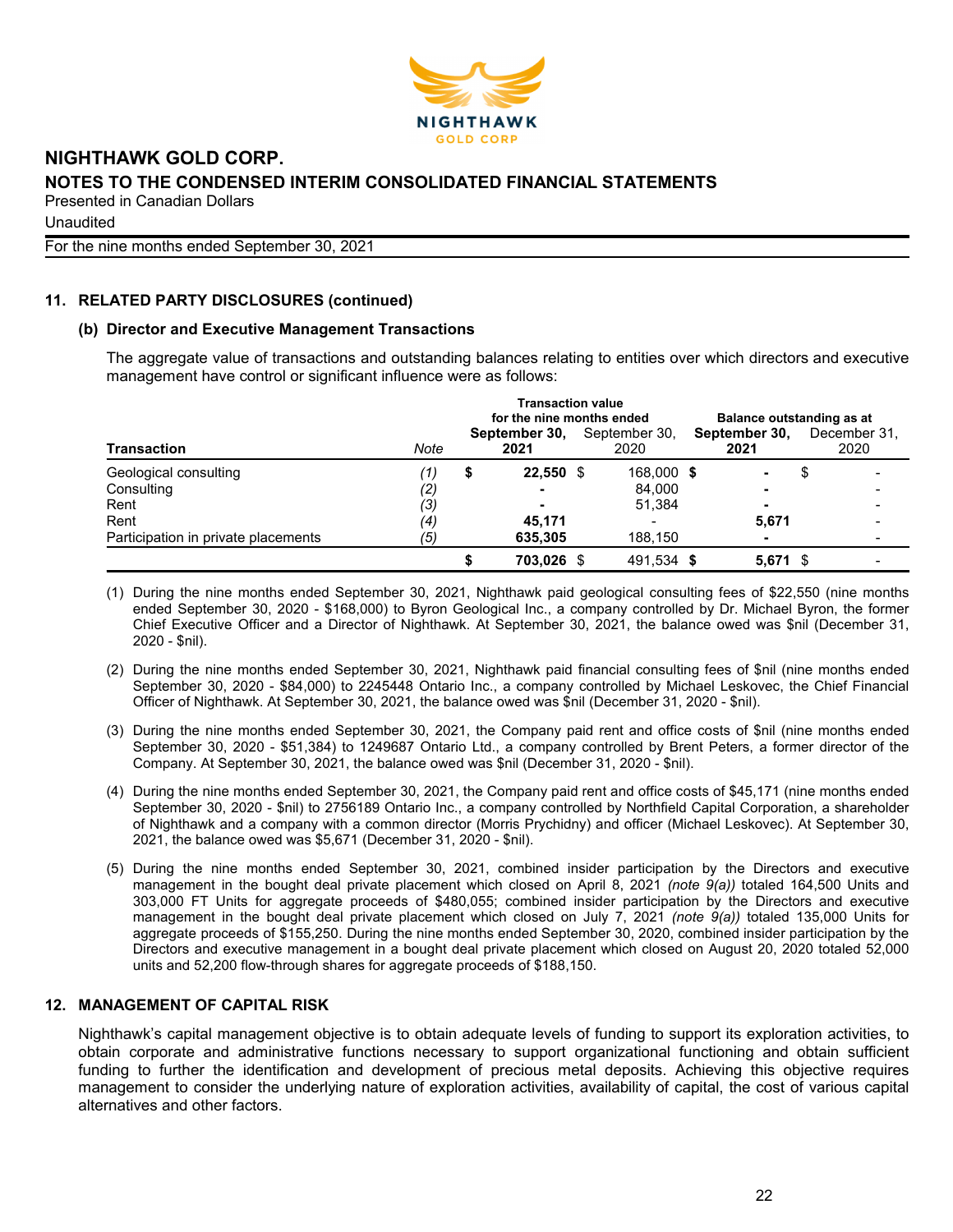

**Unaudited** 

#### For the nine months ended September 30, 2021

## **12. MANAGEMENT OF CAPITAL RISK (continued)**

Nighthawk raises capital, as necessary, to meet its needs and take advantage of perceived opportunities and, therefore, does not have a numeric target for its capital structure. Funds are primarily secured through equity capital raised by way of private placements. There can be no assurance that Nighthawk will be able to continue raising equity capital in this manner.

Establishing and adjusting capital requirements is a continuous management process. Exploration involves a high degree of "discovery" risk and substantial uncertainties about the ultimate ability of Nighthawk to achieve positive cash flows from operations. Consequently, management primarily funds Nighthawk's exploration activities and administrative costs by issuing share capital rather than using other capital sources that require fixed repayments of principal or interest. Nighthawk will continue to assess new properties and seek to acquire an interest in additional properties if it feels there is sufficient geologic or economic potential and if it has adequate financial resources to do so.

Development activities may begin once a property's mineral reserves are estimated and Nighthawk makes a positive production decision. At this point, management may consider other sources of financing such as senior debt or convertible debentures as a means to reduce equity dilution.

Nighthawk's capital under management at September 30, 2021 includes share capital of \$129,859,442 (December 31, 2020 - \$104,003,121).

Nighthawk invests all capital that is surplus to its immediate operational needs in short-term, liquid and highly rated financial instruments, such as cash, and short-term guarantee deposits, all held with major Canadian financial institutions.

There were no changes in Nighthawk's approach to capital management during the three and nine month ended September 30, 2021 and Nighthawk is not subject to any externally imposed capital requirements other than the restricted cash held as guaranteed investment certificates at a Canadian chartered bank as security for the letters of credit posted with respect to Damoti Reclamation Obligation and the Colomac Security *(note 5)*.

As of September 30, 2021, Nighthawk had \$6,077,898 of flow-through expenditure obligations remaining, which must be expended by December 31, 2022.

### **13. MANAGEMENT OF FINANCIAL AND OTHER RISK**

Nighthawk's financial instruments are exposed to financial risks as summarized below:

### **(a) Fair Value**

The carrying amount of cash and cash equivalents, amounts receivable, and accounts payable and accrued liabilities represent their fair value due to their short-term nature. The fair value of the restricted cash are equal to its carrying value. Fair value represents the amount that would be exchanged in an arm's length transaction between willing parties and is best evidenced by a quoted market price if one exists.

### **(b) Credit Risk**

Nighthawk's credit risk is primarily attributable to cash and cash equivalents and amounts receivable. Nighthawk has no significant concentration of credit risk arising from operations. Restricted cash consists of guaranteed investment certificates, which secure Nighthawk's two irrevocable standby letters of credit with a Canadian chartered bank *(note 5)* which Nighthawk considers to be a reputable financial institution. Management therefore believes the risk of loss to be remote.